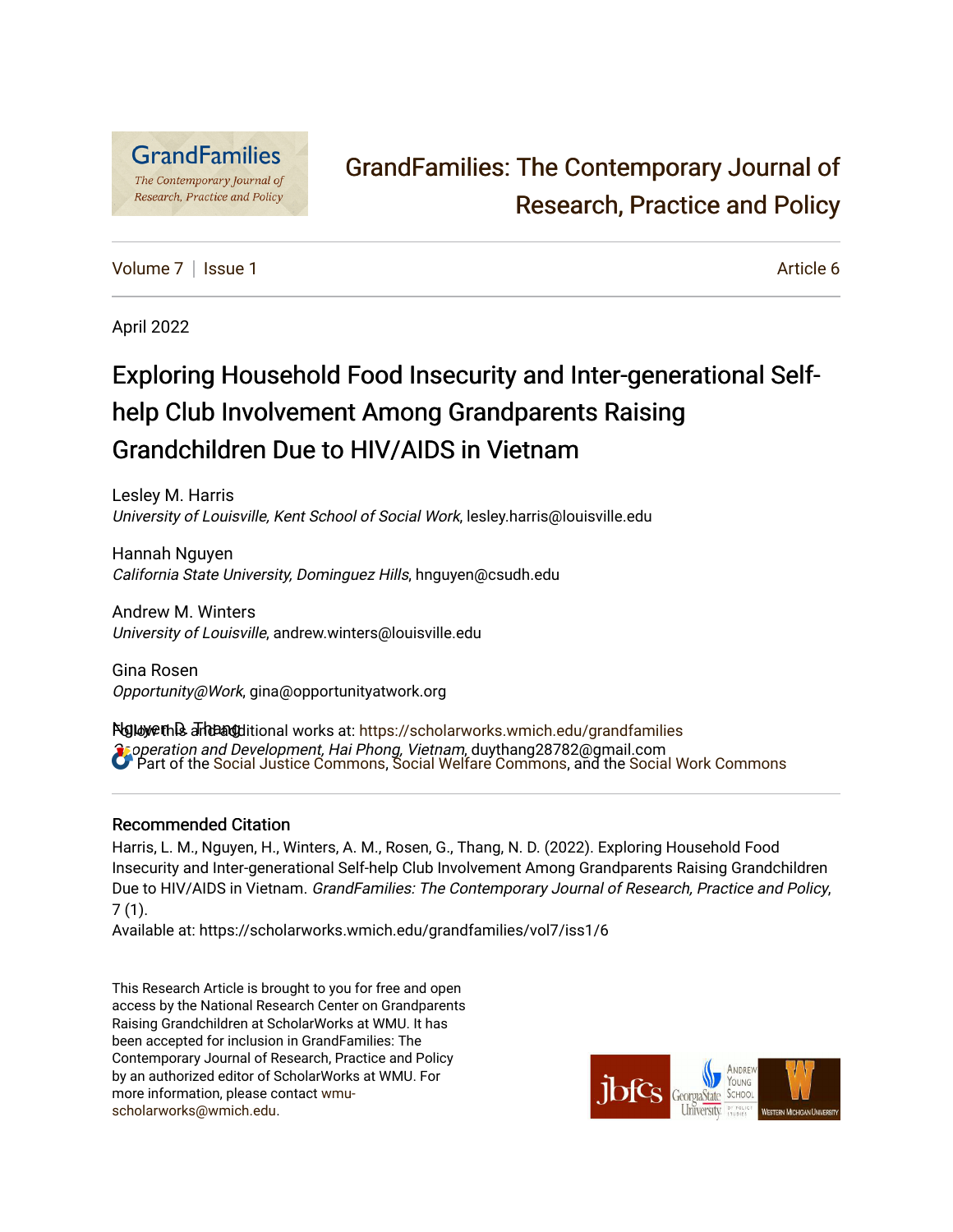# Exploring Household Food Insecurity and Inter-generational Self-help Club Involvement Among Grandparents Raising Grandchildren Due to HIV/AIDS in Vietnam

#### Cover Page Footnote

The authors would like to thank the University of Louisville, Kent School of Social Work for funding this research, and HIV and Health Care Support Centre for their partnership.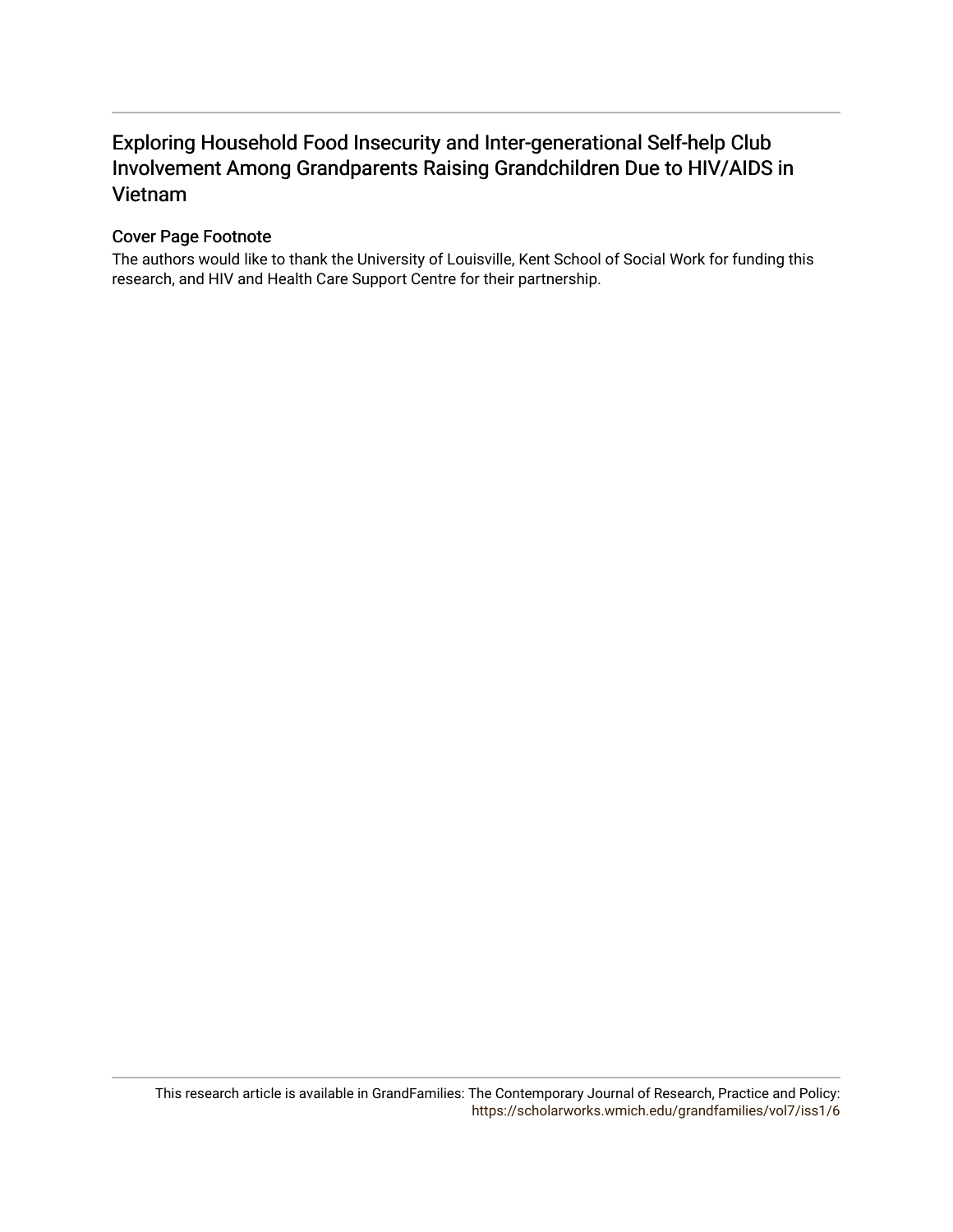# *Research Article*

## **Exploring Household Food Insecurity and Intergenerational Self-help Club Involvement Among Grandparents Raising Grandchildren Due to HIV/AIDS in Vietnam**

Lesley M. Harris University of Louisville

Hannah Nguyen California State University

Andrew M. Winters University of Louisville

Gina Rosen, Opportunity@Work, Washington, DC

Nguyen D. Thang, Cooperation and Development, Hai Phong, Vietnam

Correspondence can be directed to Dr. Lesley M. Harris, Kent School of Social Work, University of Louisville; lesley.harris@louisville.edu.

#### **Abstract**

Intergenerational Self-help Clubs (ISHCs), also known as "Empathy Clubs" in Vietnam may aid in improving quality of life and well-being for grandparent-headed households impacted by HIV/AIDS. However, less is known about how club membership impacts household food security. This cross-sectional, mixed methods study examines the differences in household food security and coping responses to food insecurity among 30 grandparents who are raising grandchildren due to HIV/AIDS, 15 who were involved in ISHC groups and 15 who were not involved in ISHC groups, in Hai Phong, Vietnam. In addition to qualitative interviews, all grandparents completed the Household Food Security Insecurity Access Scale (HFIAS) to assess the prevalence of food insecurity. Chi-square and *t*-tests were employed to detect differences between ISHC members and nonmembers. The food security domain of anxiety and uncertainty related to having enough food was statistically significant ( $t$  [28] = 2.27,  $p$  < 0.03), with ISHC participants reporting less anxiety and uncertainty. Close to half (46%) of ISHC members reported mild food insecurity. By comparison, about the same percentage (47%) of nonmembers reported moderate food insecurity. Qualitative interviews revealed that food insecurity arose from barriers to accessing food, which led to three primary coping responses: 1) reconfiguring understandings of age-related nutritional needs, 2) erosive coping, and 3) engaging networks for nutritional support. Differences between members of the ISHCs and those without club involvement suggest that a strong community connection, perhaps bonding social capital, may play a role in reducing anxiety related to having enough food. Findings suggest that ISHCs may build social capital, provide psychosocial support, and increase food security among grandparent-headed households who face vulnerability.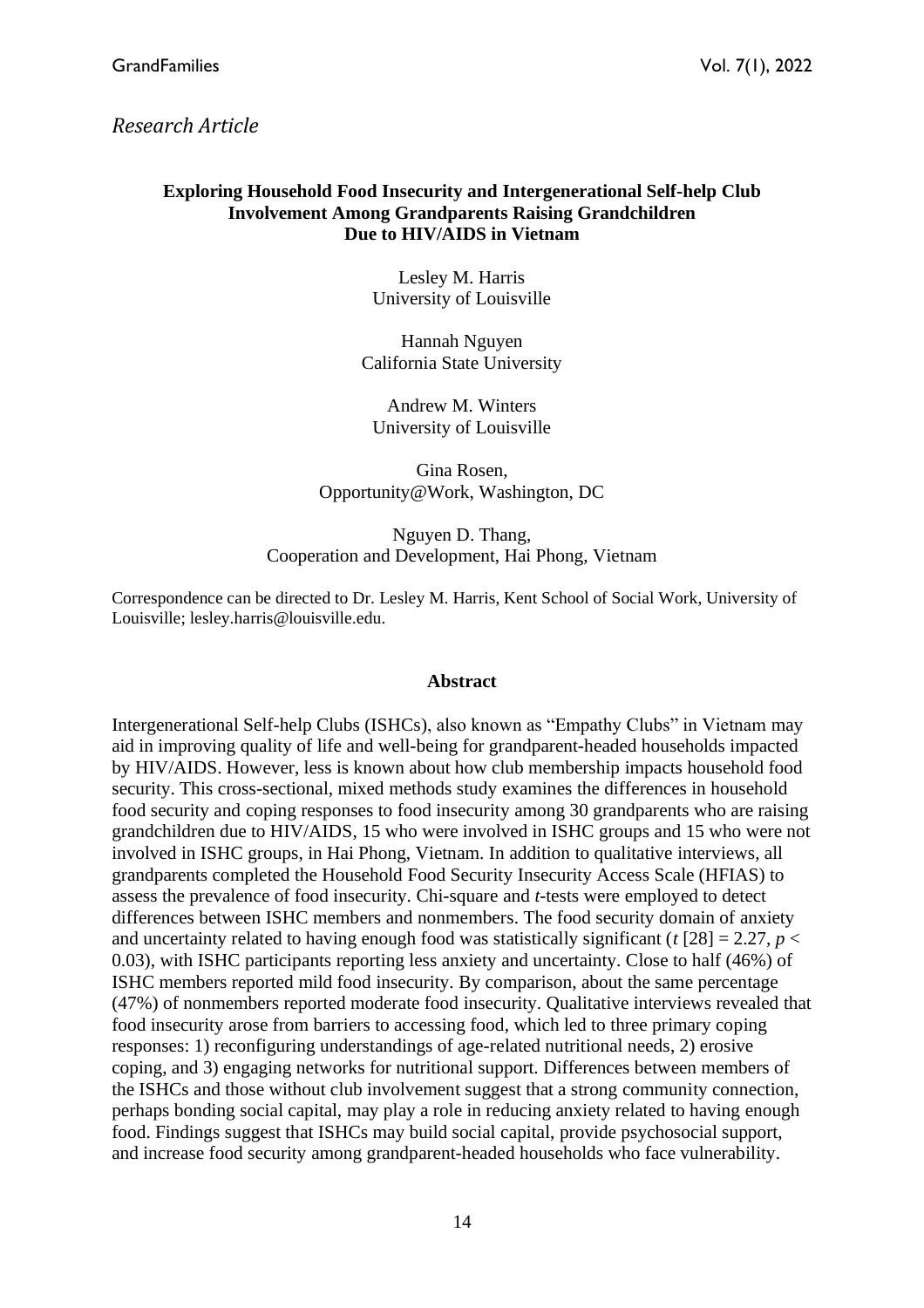*Keywords*: food insecurity; grandparent-headed households; self-help clubs, Vietnam, HIV/AIDS, social capital

Grandparent-headed households impacted by HIV/AIDS have greater financial struggles and food insecurity (Tsai et al., 2011), which can have detrimental effects on children. Food insecurity may result when the primary income earners, such as parents, are unavailable and grandparents are no longer working. In Vietnam, expressions of filial piety such as offering financial support for aging parents are disrupted when an adult child dies due to AIDS-related illness. The subsequent decline in support for aging parents and grandparents who are raising grandchildren may result in food insecurity. Financial challenges and food insecurity are complicated by the lack of safety-net policies and programs to support individuals or families who are struggling economically in Vietnam. However, communitybased interventions developed during the height of the HIV/AIDS crisis in Vietnam, such as Intergenerational Self-help Clubs (ISHCs), have provided resources and support to grandparents raising grandchildren over the past 15 years.

Vietnam has experienced rapid socioeconomic growth over the past 20 years, which has led to improvements in the health and nutrition of the country's citizens and the establishment of Vietnam as a lower-middle income country with a "Rising Dragon" economy (Hayton, 2010). However, chronic malnutrition is a persistent issue, particularly among women, children and grandparent-headed households, particularly in the rural areas of the country (Rocha et al., 2018). Among families affected by HIV/AIDS, children are vulnerable, due to low breastfeeding rates for fear of mother-to-child transmission, poverty, and lack of access to a diversity of healthy foods (Rocha et al., 2018).

#### **HIV/AIDS Crisis in Vietnam**

In Vietnam, the HIV epidemic is concentrated, meaning that transmission of this virus occurs largely within groups that experience disproportionate risk. HIV infection rates remain highest among high-risk populations, including persons who inject drugs (12.7%), men who have sex with men (10.8%), and sex workers (3.6%) (UNAIDS, 2018). Therefore, individuals and families affected by HIV/AIDS continue to be stigmatized, including grandparents who are raising grandchildren. The northern port city of Hai Phong is situated within one of the provinces with the highest rates of HIV in Vietnam (Ahmed et al., 2015; Nguyen et al., 2004). Both the geographic proximity of the province to the "Golden Triangle" (an opium production zone) and significant cultural and economic growth promoted conditions that increased an HIV epidemic driven by substance use in Hai Phong (Nguyen et al., 2004).

Although the number of grandparents raising grandchildren due to HIV/AIDS is unknown, grandparent caregiving is very common, due to high levels of intergenerational connectedness and reliance on support. Approximately half of persons over the age of 60 in Vietnam co-reside with a grandchild (Knodel & Nguyen, 2015). Between the years 2003 and 2013, death rates were high for those with HIV/AIDS in Vietnam. Because most of the deaths were among people of parenting age (18–35), grandparents needed to step into the caregiving role for grandchildren, especially in areas of concentrated rates of HIV/AIDS, such as the city of Hai Phong. The HIV/AIDS crisis reached a peak in 2007, with 11,000 deaths due to AIDSrelated illness that year (UNAIDS, 2018). Many children who lost their parent or parents to HIV/AIDS in the early stages of the crisis have now reached adolescence, and have grown up with limited resources for food, education, and healthcare *(*Harris et al., 2017*).*

Based on the most recent sentinel surveillance from UNAIDS (2019), an estimated 230,000 people in Vietnam are living with HIV (prevalence ratio of 2.25), and 92,000 children (aged 0-17) are currently orphaned due to AIDS. This public health challenge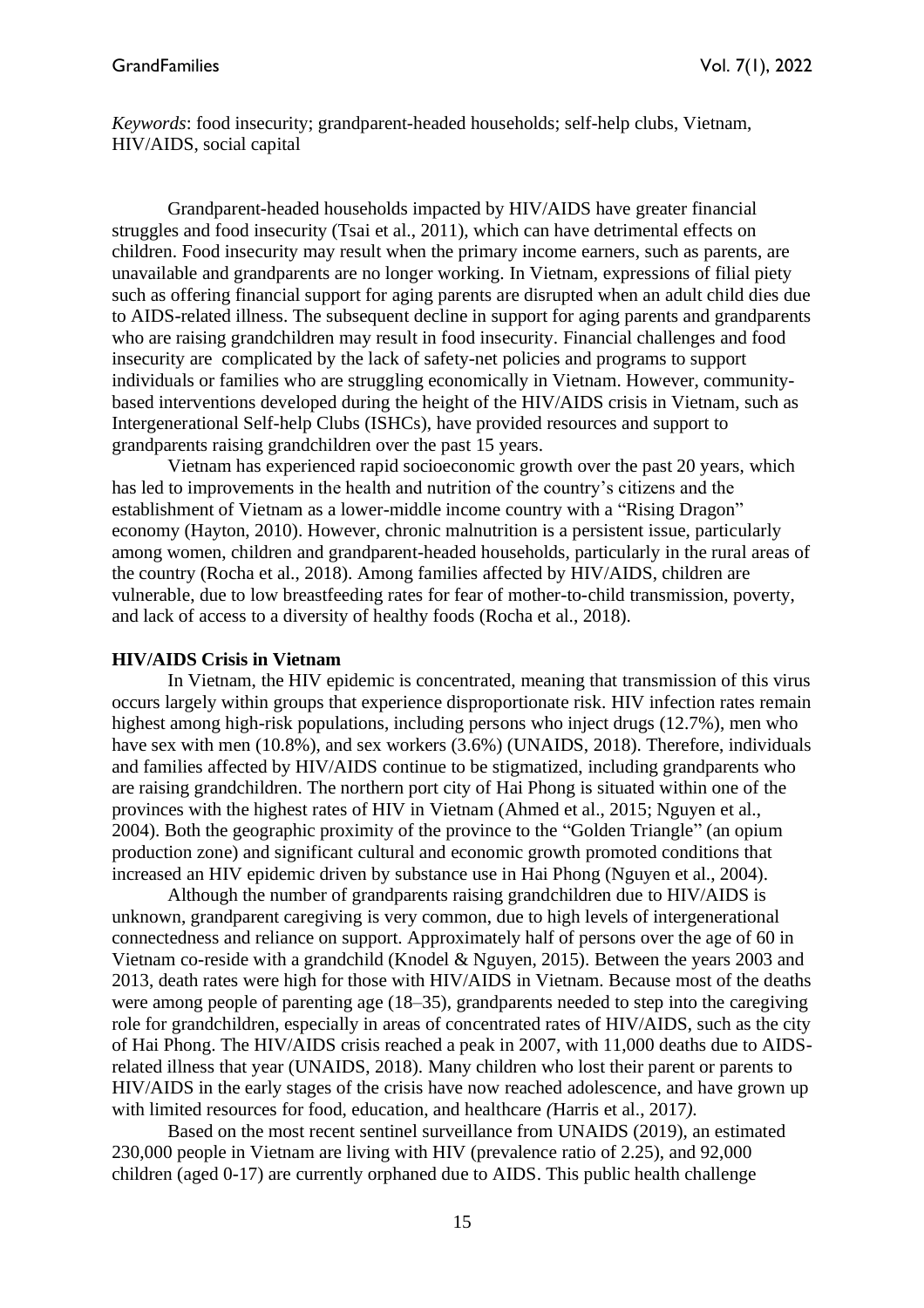persists, with 5,200 new infections and 5,000 AIDS-related deaths in 2019. However, in the fourth decade of medical research into healthcare for persons with HIV, those afflicted have good life expectancy and can function well. Through use of antiretroviral therapies (ART), 66% of persons living with HIV/AIDS (PLWHA) in Vietnam have suppressed viral loads, but only 70% of the population living with HIV/AIDS are receiving ART (UNAIDS, 2019).

Although new infections have decreased by 68% from the height of the epidemic in 2010, grandparents who care for orphaned children still carry an immense burden. In addition to stigma and discrimination, such as policies that disenfranchise families for being impacted by HIV/AIDS, skipped-generation families in rural or mountainous locations suffer from low access to services, and can struggle with food accessibility and availability (Harris, Boggiano & Thang, 2016; Harris & Kim, 2014; Harris et al., 2017; UNAIDS, 2017).

#### **Grandparent-headed Households in Vietnam**

For nearly 40 years, grandparents have taken on the primary caregiving role for grandchildren orphaned by HIV/AIDS (Burnette, 1997; HelpAge International, 2008; Joslin, 2002; Kalomo & Taukeni, 2020; Matovu & Wallhagen, 2020; Orbach & HelpAge International, 2007). This phenomenon is often referred to as "skipped-generation" caregiving: grandparents raising grandchildren in the absence of either biological parent (Dolbin-MacNab & Yancura, 2018). Researchers have long established that the skippedgeneration caregiving role has many adverse effects, including but not limited to poorer mental and physical health outcomes, poverty, lack of access to social support, isolation due to HIV-related stigma, and caregiver strain (Hayslip & Shore, 2000; Linsk & Mason, 2004; Mall, 2005; Poindexter, 2002). However, how grandparent-headed households have been impacted by HIV and household food insecurity remains understudied in Vietnam.

Food insecurity has been linked to HIV disease progression regardless of the resources available within the country (Gillespie & Kadiyala, 2005). In Vietnam and other countries, the loss of the middle generation diminishes economic stability for both the younger and older generations (de Waal & Whiteside, 2003; Rotheram-Borus et al., 2005). For those of older age, decreasing economic opportunity increases poverty and food insecurity, and decreasing vitality increases the burden of caregiving (Bukusuba et al., 2007; de Waal & Whiteside, 2003).

## **Household Food Insecurity and HIV/AIDS**

Researchers have found that there are common experiences and expressions of food security across different cultures. These involve anxiety related to budget or supply, perceptions of inadequate food quality or supply, reduced food intake by adults, reduced food intake by children, and coping actions to adjust food budget or supply (Coates, 2004; Hamilton & Cook, 1997). The link between household food insecurity and HIV/AIDS has been established globally, yet few studies have examined this link within the Vietnamese cultural context.

According to a report published by the World Bank (2018), while economic opportunities in Vietnam have improved, significant inequities persist between various demographic groups. For example, 45% of ethnic minorities experience poverty, and residents of certain rural or remote locations lack access to secondary education and sanitation. The results indicated that "reduced intergenerational mobility" renders many families unable to keep up with the socioeconomic growth seen in the rest of the country. For example, children who have been orphaned due to HIV/AIDS and raised by their grandparents in Vietnam often must drop out of school to support their families. Therefore, they may not be able to attend university and gain the same economic opportunities as others in their age cohort *(*Harris & Kim, 2014*).* Nevertheless, in Hai Phong and other regions that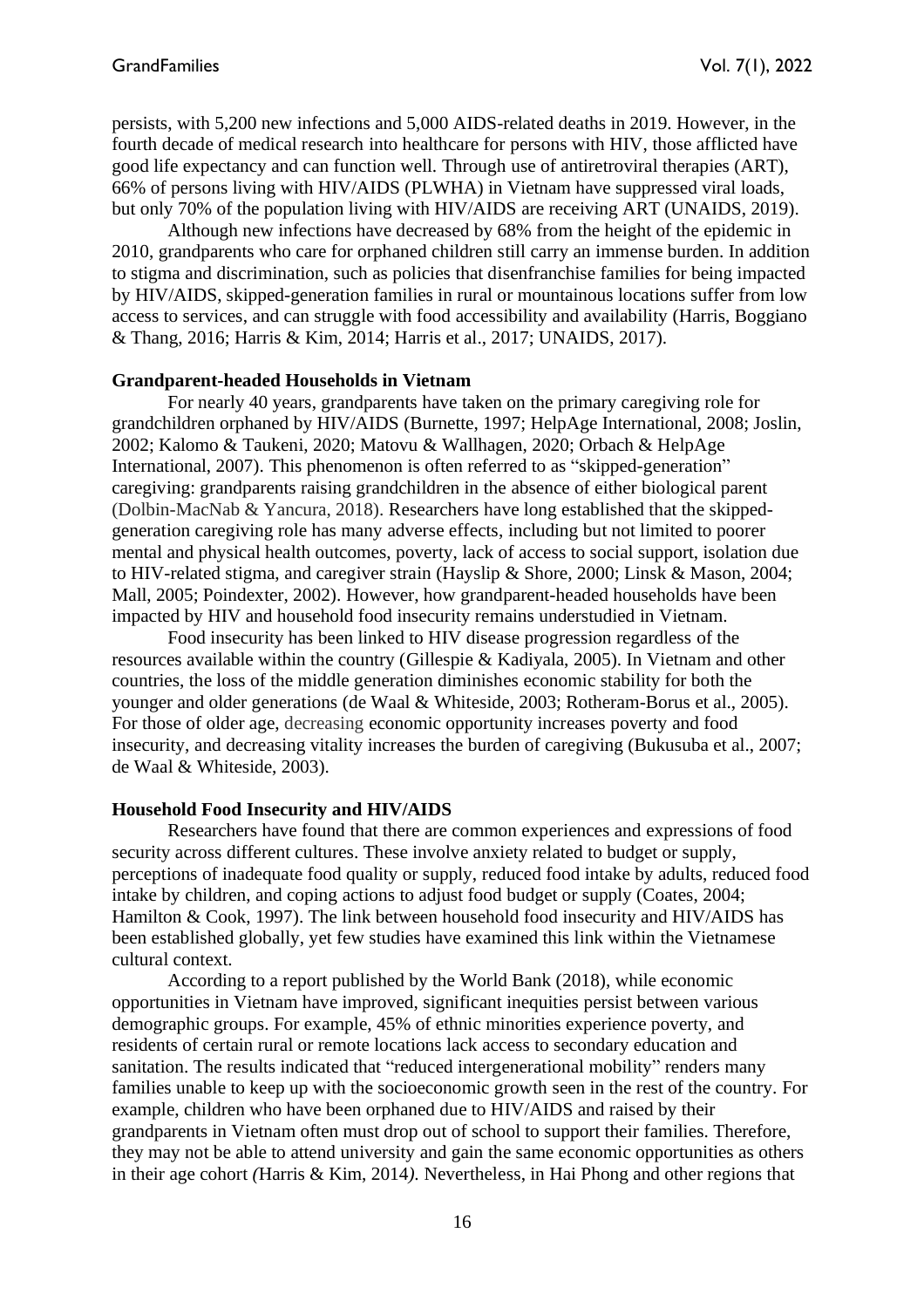have been disproportionally impacted by the HIV/AIDS crisis, community-based efforts have engaged grandparents in interventions to bolster family health and support.

#### **Intergenerational Self-help Clubs**

In recent years, more attention has been given to developing ISHCs aimed at improving the lives of grandparents who are raising their grandchildren because of HIV/AIDS-related deaths (HelpAge International, 2008, 2021; Littlewood, 2014; McCallion et al., 2004; McLaughlin et al., 2017; Strozier, 2012; Sumo et al., 2018). ISHCs were originally created in response to the HIV/AIDS epidemic in Southeast Asia but have now expanded to a community-based model that promotes economically productive, healthy, social, and active aging. The goals of ISHCs, also known as "Empathy Clubs," vary depending on location and the caregiving context. ISHCs often create social support for grandparents and access to resources to assist in caring for their grandchildren. They work to reduce stigma and improve HIV-related knowledge within this population. By joining the ISHCs, grandparents also gain access to services such as health check-ups, volunteer assistance, and financial education and empowerment in the form of a microloan (United Nations, 2019).

Working with local communities impacted by HIV/AIDS, HelpAge International spearheaded efforts to develop ISHCs, with a focus on increasing microcredit, health promotion, income generation, and access to entitlements for grandparents raising grandchildren in Vietnam. Currently, there are 830 ISHCs in 12 provinces across Vietnam (HelpAge Global Network, 2022). Some ISHCs have partnered with local authorities and services providers to develop income-generating activities, which has led to the clubs being financially independent (United Nations, 2019).

In recent years, the ISHC model has received international attention for its success, winning the grand prize for the Healthy Aging Prize for Asian Innovation (Japan Center for International Exchange, 2020) for providing solutions to address challenges faced by older, caregiving adults throughout Asia. Given the positive outcomes linked to ISHCs, grandparent involvement should be expected to have a positive impact on household food security. However, little attention has been given to understanding the how club membership may affect the day-to-day experiences of food insecurity, health-seeking, and building social capital.

#### **Comprehensive Health Seeking and Coping Paradigm & Social Capital Theory**

Although the clubs are a local and culturally specific solution to challenges faced by grandparents in Vietnam, the theoretical grounding for understanding ISHCs within the context of this study is derived from the Comprehensive Health Seeking and Coping Paradigm (Nyamathi, 1989) and Social Capitol Theory (Coleman, 1988). The Comprehensive Health Seeking and Coping Paradigm offers that a combination of personal factors, sociodemographic factors, and social resources (such as social support) combine to develop a cognitive appraisal of one's health situation. For grandparents who are raising grandchildren due to HIV/AIDS within the Vietnamese cultural context, this combination can include perceived stigma, knowledge of HIV, and knowledge of personal health information. This cognitive appraisal then leads to health-seeking and coping behaviors, such as a willingness to engage healthcare, seek outside support and engage in problem-focused coping strategies. Secondly, the authors were sensitized to ISHCs through Social Capital Theory and its application to microfinance programs throughout the globe (Coleman, 1988; Putnam, 2000; Yunus, 2007). Within the Vietnamese cultural context and ISHCs, the authors rely specifically on "bonding" social capital, which refers to the ability for people to survive on a daily basis due to a closed network of family and friends. Bonding social capital is especially useful when applied to relationships within homogenous groups or ethnic enclaves who have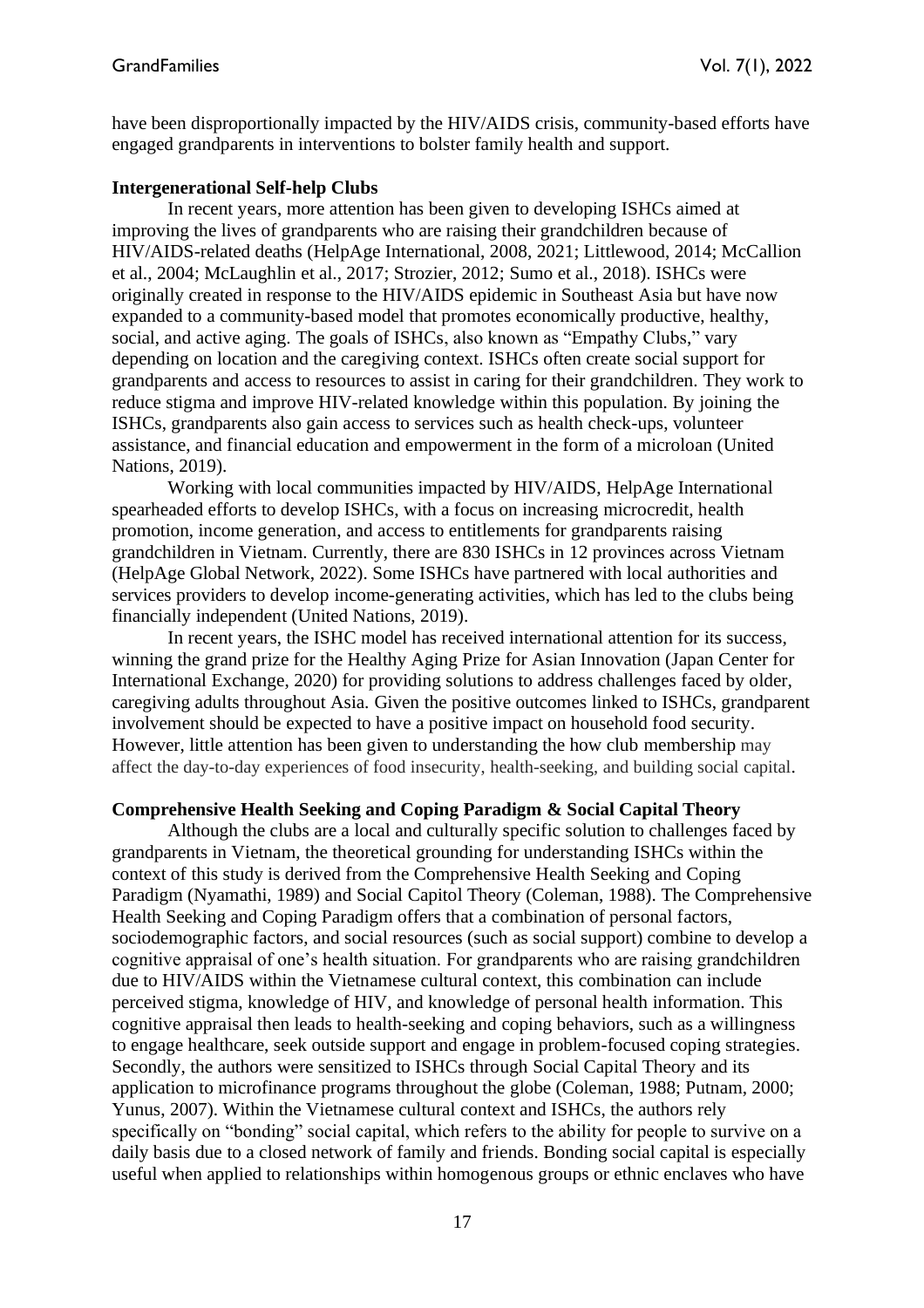all experienced similar circumstances (Putnam, 2000; Turner & Nguyen, 2005) such as losing a loved one due to HIV/AIDS within a specific geographic region such as Hai Phong, Vietnam.

Given gaps in knowledge of the impact of ISHCs on the food security conditions of grandparents raising grandchildren due to HIV/AIDS in Vietnam, this study sought to explore a) the differences in household food security and b) coping responses to food insecurity among 30 grandparents who are raising grandchildren due to HIV/AIDS, 15 who were involved in ISHC groups, and 15 who were not.

#### **Methods**

Using a cross-sectional, concurrent triangulation design (Creswell et al., 2003), the research team collected quantitative and qualitative data in one phase. Quantitative data was obtained through families' scores on the Household Food Security Insecurity Access Scale (HFIAS). Scores of groups participating in the ISHCs were compared with scores of those not participating. The interviewers were trained to elicit further information about food insecurity using the HFIAS. The research team combined this information with in-depth qualitative interviews for the analysis. All study procedures were approved by the Institutional Review Board (IRB) at the University of Louisville and by the Women's Union and the Security Force in Hai Phong City, Vietnam.

## **Sample**

Working with the community organization, the HIV and Health Care and Support Centre (HHCSC), the researchers utilized a two-stage cluster sampling design and began by dividing all the grandparent-headed households into smaller groups based on geography and into groups by communes (administrative subdivisions in urban and rural areas), known as clusters. Participants ( $n = 30$ ) were then randomly selected from each population, and two to three grandparents were selected from each commune. The research team ensured that there was equal representation in the final sample from both a) grandparents who were involved in ISHCs and b) grandparents who were not involved in ISHCs. From there, participants were recruited by employees of HHCSC, who coordinated recruitment efforts with other local NGOs, the Women's Union, and ward health clinics. Cluster sampling was helpful in recruiting from different locations across Hai Phong to include grandparents who were geographically dispersed.

To be selected, grandparents had to be 55 years of age or older, have been a caregiver for more than six months to grandchildren who lost their biological parents to HIV/AIDS, be of Vietnamese origin, and have lived in Vietnam for at least one year prior to the interview.

## **Setting**

The research team partnered with HHCSC in Hai Phong, Vietnam. This organization has been working with grandparent caregivers of children orphaned by HIV/AIDS since 2009. The organization developed ISHCs for grandparent caregivers in 2013. Table 1 gives a timeline of the activities facilitated by HHCSC, which included not only ISHCs, but also home-based visits by social care workers, and programs for orphaned and vulnerable children (OVC) in three districts until 2015. Grandparents did not have to be enrolled in the ISHCs to be eligible for other services from the organization, such as receiving rations of rice and cooking oil.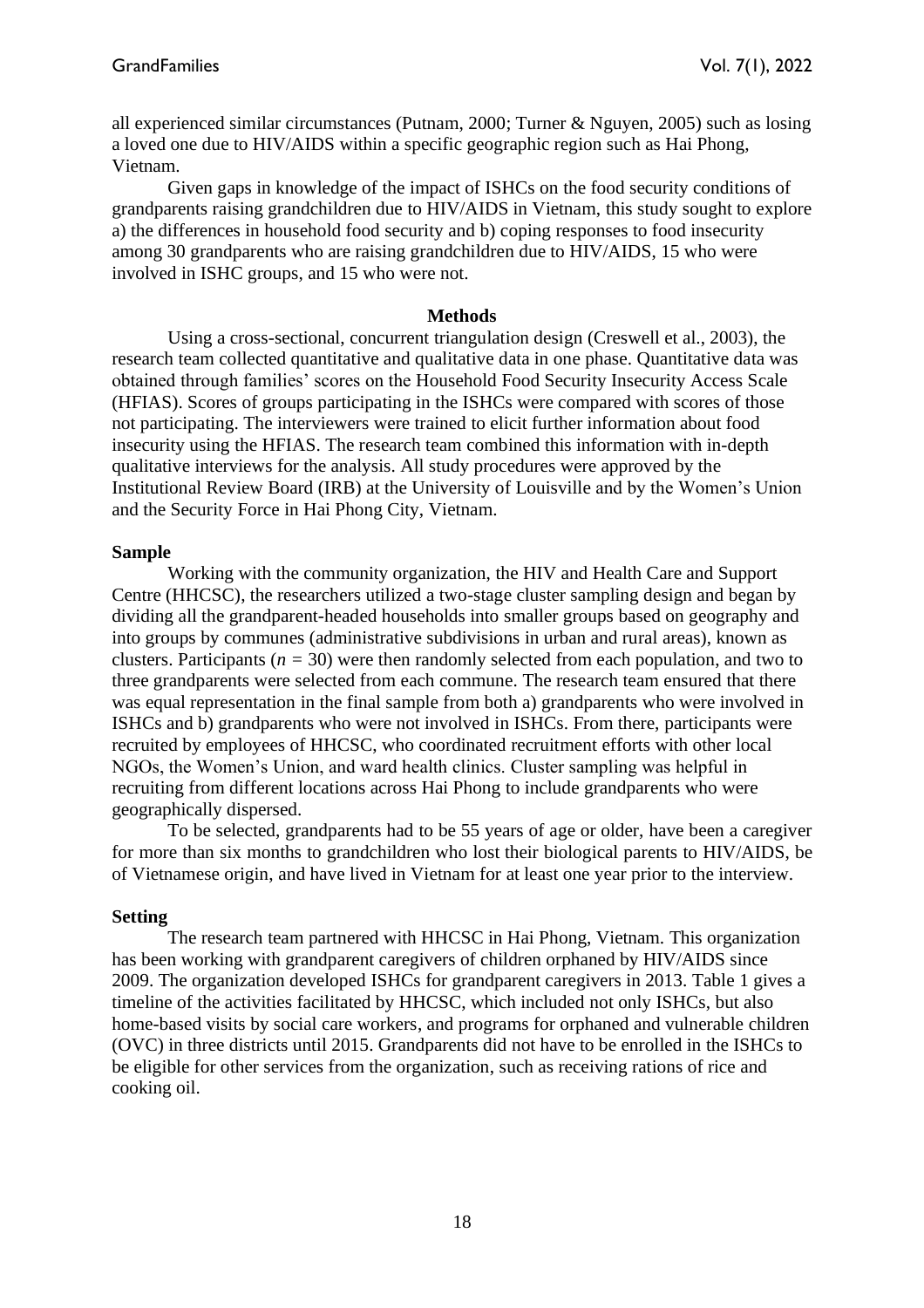#### **Table 1**

| Year | <b>District</b> | <b>Number of Communes</b><br><b>Where Home-Based Care</b><br><b>Took Place</b> | <b>Number of Communes</b><br><b>Where ISHCs Were</b><br><b>Implemented</b> | <b>Number of Clubs</b><br>per Commune that<br><b>Supported</b><br><b>Programs for OVC</b> |
|------|-----------------|--------------------------------------------------------------------------------|----------------------------------------------------------------------------|-------------------------------------------------------------------------------------------|
| 2013 | Le Chan         | 15                                                                             | 4 clubs: Du Hang Kenh,<br>Dong Hai, Tran Nguyen<br>Han, Lam Son            |                                                                                           |
| 2014 | Hong<br>Bang    | 11                                                                             | 4 clubs: Ha Ly, Thuong<br>Ly, Trai Chuoi, So Dau                           |                                                                                           |
| 2015 | Ngo<br>Ouven    | 13                                                                             | 4 clubs: Dong Khe, Dang<br>Giang, May Chai, Cau Tre                        |                                                                                           |

*Timeline of Activities Offered to Grandparent Caregivers*

Home-based care consisted of in-home visits by project staff who consulted with grandparents on caregiving and health. Most grandparents were visited one or two times per month; however, when urgent support was needed, project staff visited three to four times per month.

Participation in the ISHCs was voluntary. Each ISHC has 20–25 members, all of whom received the same nutritional support that nonmembers received plus one free health check-up one time per year. The ISHC meets monthly. Half of the meeting time is spent in a support group format, and the other half is dedicated to a psycho-educational presentation on a topic selected by HHCSC staff. In 2015, the year in which this study took place, the 12 topics were nutrition and food safety, government policies concerning older adults, an overview of new policies for PLWHA and caregivers, sight and hearing issues in older adulthood, high blood pressure and heart care, teenagers and development, spiritual and psychological support for grandparents, nutrition for children by age group, hygiene and handwashing, and communication with teenagers about HIV prevention.

#### **Procedures**

During the initial contact with potential participants, HHCSC staff would briefly describe the study and agree on a time for participants to meet with the principal investigator (PI) at the HHCSC headquarters, where informed consent was obtained prior to beginning the interview. HHCSC staff agreed to recruit participants for the study and transport them to and from the HHCSC headquarters at their scheduled interview time. Participants were compensated for their time with a small gift. Each participant was interviewed once for a duration of one to two hours. Both quantitative and qualitative data were gathered during the interview.

#### *Interpretation and Translation Process*

None of the grandparent caregivers spoke English; therefore, an interpreter worked with the PI for all the interviews. The interpreter functioned as a co-researcher (Harris et al., 2013) and thus was actively engaged in all aspects of the research process, including recruitment, co-interviewing, data analysis, and dissemination of results. An American researcher started each interview by asking the grandparent five basic demographic questions in Vietnamese *(*Harris et al., 2013*)*. A Vietnamese researcher from Hai Phong advised her that these methods would build rapport with participants, which is indicated by prior research findings (Birks et al., 2007; Rubin & Rubin, 2005).

The first part of the interview involved gathering demographic data, the second part was the completion of the HFIAS, and the final part was a semi-structured interview. The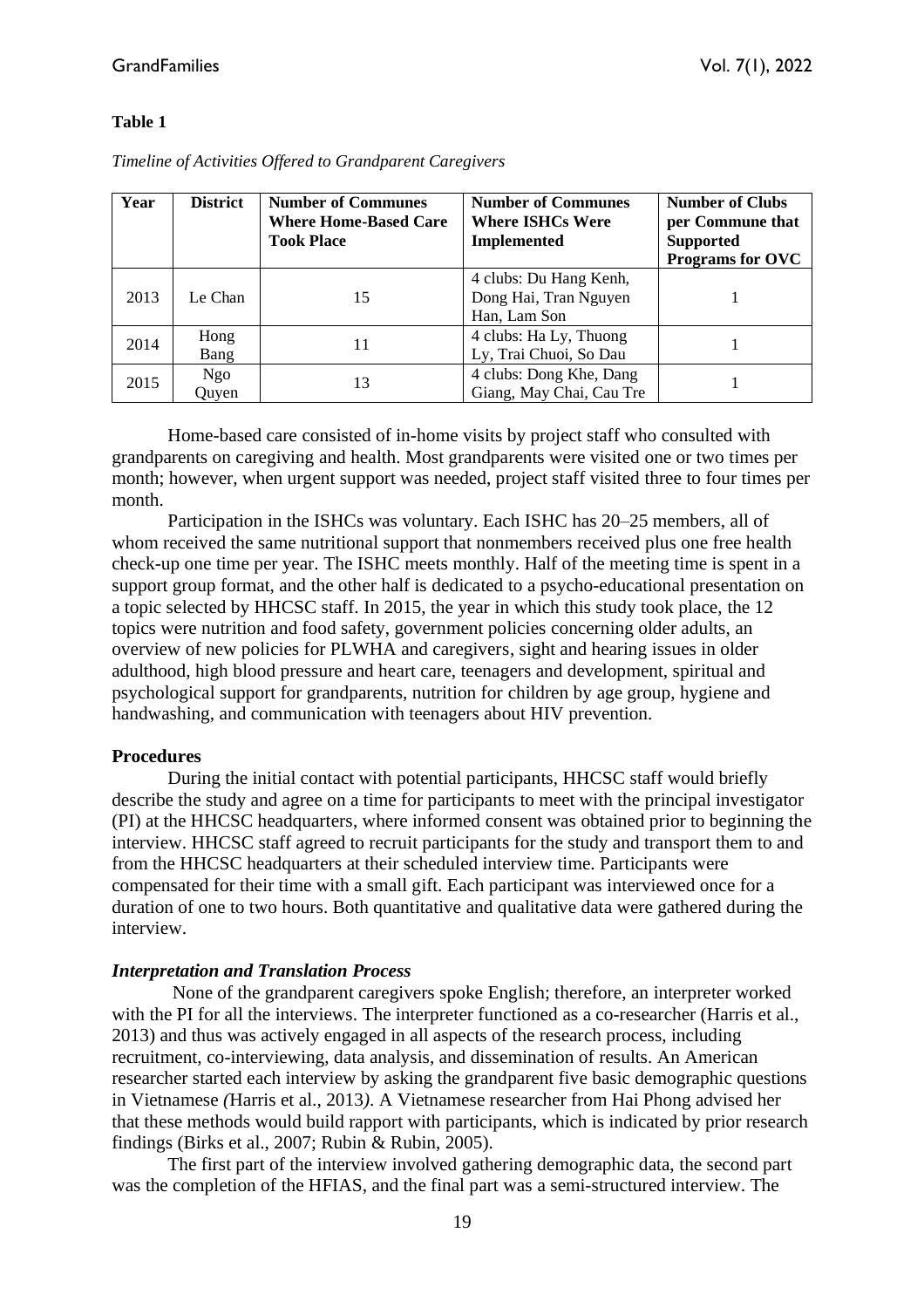interview guide for the semi-structured interview was organized around the Comprehensive Heath Seeking and Coping Paradigm (Nyamathi, 1989) and covered the following topics: personal factors, sociodemographic factors, social resources, and cognitive appraisal of family's health situation (Appendix A). The research team utilized the interview guide to understand how individual and environmental factors can influence household food insecurity that takes into consideration both short- and long-term health outcomes of coping strategies.

After the participant completed the demographic questions, the dyad began asking questions and resumed interpreting using a staggered—also known as consecutive or sequential—method (Baker, 1981; Westermeyer, 1980). This process involves the researcher asking a question in English, the interpreter translating the question into Vietnamese, the participant answering in Vietnamese, and the interpreter translating the response into English. Grandparents were interviewed between May and June of 2015, and all the interviews were recorded.

After the interview was complete, the team transcribed the English parts of the audio recording. Then, the English transcript was sent back to the interpreter, who cross-checked the translation with the audiotape of the interview to ensure the accuracy of the text. This interpretation and translation process ensured that there was a clear understanding of what was said and an accurate rendering of meaning in a culturally bound way (Goodenough, 1980; Westermeyer, 1980).

#### *Quantitative Variables and Analysis*

An interview guide for nutrition and access to healthcare was utilized to garner information from participants. The first part of the guide asked a series of demographic questions and then items on nutrition and access to healthcare with either a 'yes or no' response or a Likert scale response.

**Dependent Variable**. The dependent variable was a dichotomous group membership variable (0 = no ISHC membership,  $1 =$  ISHC membership).

**Independent Variables.** Demographic variables included continuous sample characteristic variables of age, number of children, number of grandchildren, number of grandchildren currently in the care of the grandparent, and number of years in a caregiving role. Categorical sample characteristic variables included gender  $(0 = Male, 1 = Female)$ , religion (0 = No religion, 1 = Buddhist, 2 = Christian), and marital status (0 = Married, 1 = Separated/Divorced,  $2 = Widowed$ ). A continuous variable assessing access to support groups and other community-based activities was included. Participants were asked to quantify the number of support groups and other community-based activities per month in which they were involved.

**Financial Health.** Financial health was assessed using three categorical variables of monthly income  $(0 = 0 - 1,900,000 \text{ VND}, 1 = 2,000,000 - 5,600,000 \text{ VND})$ , financial stress  $(0 = No, 1 = Yes)$ , and financial support  $(0 = No, 1 = Yes)$ .

**HIV-related Health**. HIV-related health status was determined using four categorical variables of: 1) child with HIV ( $0 = \text{None/unknown}$ ,  $1 = \text{Yes}$ , living,  $2 = \text{Yes}$ , deceased,  $3 =$ Yes, living and deceased/multiple children); 2) grandchild with HIV ( $0 =$  Unknown,  $1 =$ Negative test result,  $2 =$  Positive test result); 3) number of vears since grandchild had an HIV test,  $(0 =$  Never, unknown,  $1 = 0$ -1 years ago,  $2 = 2$ -3 years ago,  $3 =$  more than 4 years ago);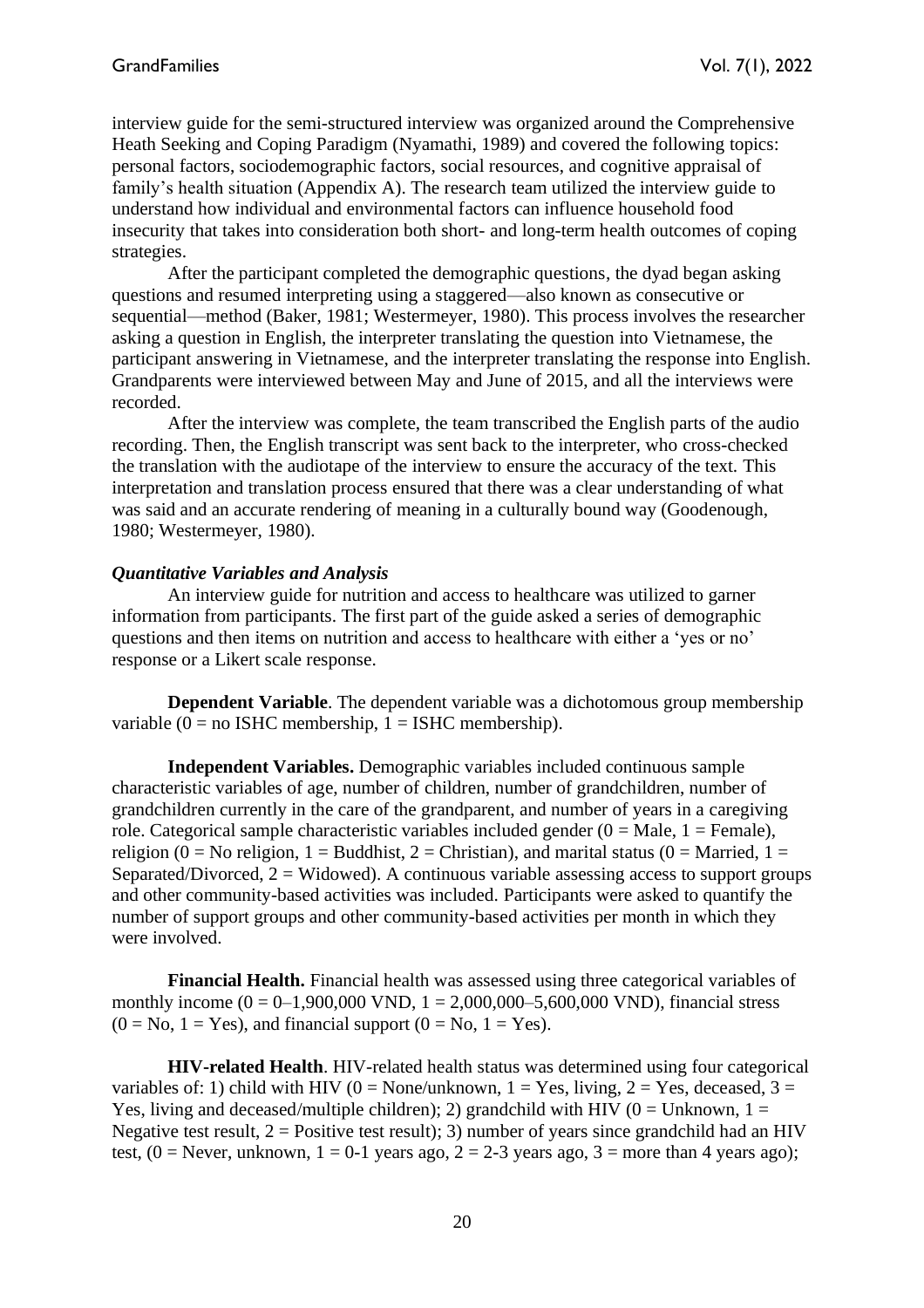and 4) years since grandchild had a medical evaluation ( $0 =$  Never, Unknown,  $1 =$  Less than one year,  $2 = 1$  year or more).

**Food-related Health.** Food-related health was assessed using the Household Food Insecurity Access Scale (HFIAS), a nine-item instrument developed and tested by the Food and Nutrition Technical Assistance (FANTA) project that has been used in several countries and has been translated into Vietnamese (Ali et al., 2013; Coates et al., 2007; Nguyen et al., 2015; Nguyen & Murimi, 2021). The nine questions cover three domains: 1) anxiety and uncertainty about food supply; 2) insufficient quality and variety of food; and 3) insufficient food intake and consequences. Possible responses for each question were never, rarely, sometimes, and often and coded as 0, 1, 2, and 3, respectively. The scores range from 0 to 27, with higher scores reflecting greater food insecurity. Based on those scores, participants are categorized as one of four levels: food secure; mildly insecure; moderately insecure; or severely food insecure. The HFIAS had sufficient reliability for this sample, with a Cronbach's  $\alpha$  of 0.76. Previous HFIAS studies with an international sample report similar Cronbach's α scores (Gebreyesus et al., 2015; Knueppel et al., 2009). Household Food Insecurity Access Scale was scored according to the instructions provided by Coates and colleagues (2007).

#### *Statistical Analysis*

Based on the size of the sample  $(n = 30)$ , chi-square and *t*-tests were employed to detect statistically significant differences between ISHC members and nonmembers. Data were analyzed using SPSS (v. 25).

#### **Qualitative Analysis and Positionality**

Using a generic qualitative approach (Merriam & Tisdell, 2015), along with constructivist grounded theory coding strategies (Charmaz, 2014), three coders engaged in open and focused coding with interview transcripts to identify frequent and significant themes connected to reoccurring details, explanations, and descriptions.

Once the themes were identified, the researchers used peer debriefing and consensus building around themes (Erlandson et al.,1993) to develop a codebook comprised of thematic codes with definitions. The finalized codebook was based on iterative discussions of interview transcripts (Hsieh & Shannon, 2005; Joffe & Yardley, 2004). The researchers then uploaded the codebook onto Dedoose software (Version 8.0.35, 2018), an organizational tool for qualitative data analysis.

Dedoose, a web-based qualitative data analysis platform, was used to facilitate data organization and coding (Sociocultural Research Consultants, 2021) The codebook was uploaded into Dedoose, and its coding functions were used to code the first ten interview transcripts. Next, Cohen's kappa interrater reliability tests were performed using other researchers' coded transcripts to ensure that agreement was reached among all coders. Cohen's kappa statistic is a widely used measure to measure intercoder agreement against the rate of agreement expected by chance (Cohen, 1960; De Vries et al., 2008). After obtaining a pooled statistic of 80% ("very good agreement" [Landis & Koch, 1977]), the research team met to discuss and adjudicate each excerpt on which agreement was not obtained. After the adjudication process was complete, the remaining 20 interviews were coded. At the conclusion of the study, the coders met again to measure intercoder agreement, and 100% agreement was attained. The authors maintained memos related to analytic decisions, consulted with other team members, and discussed the relationships among codes that emerged from the data (Charmaz, 2014; Corbin & Strauss, 2014).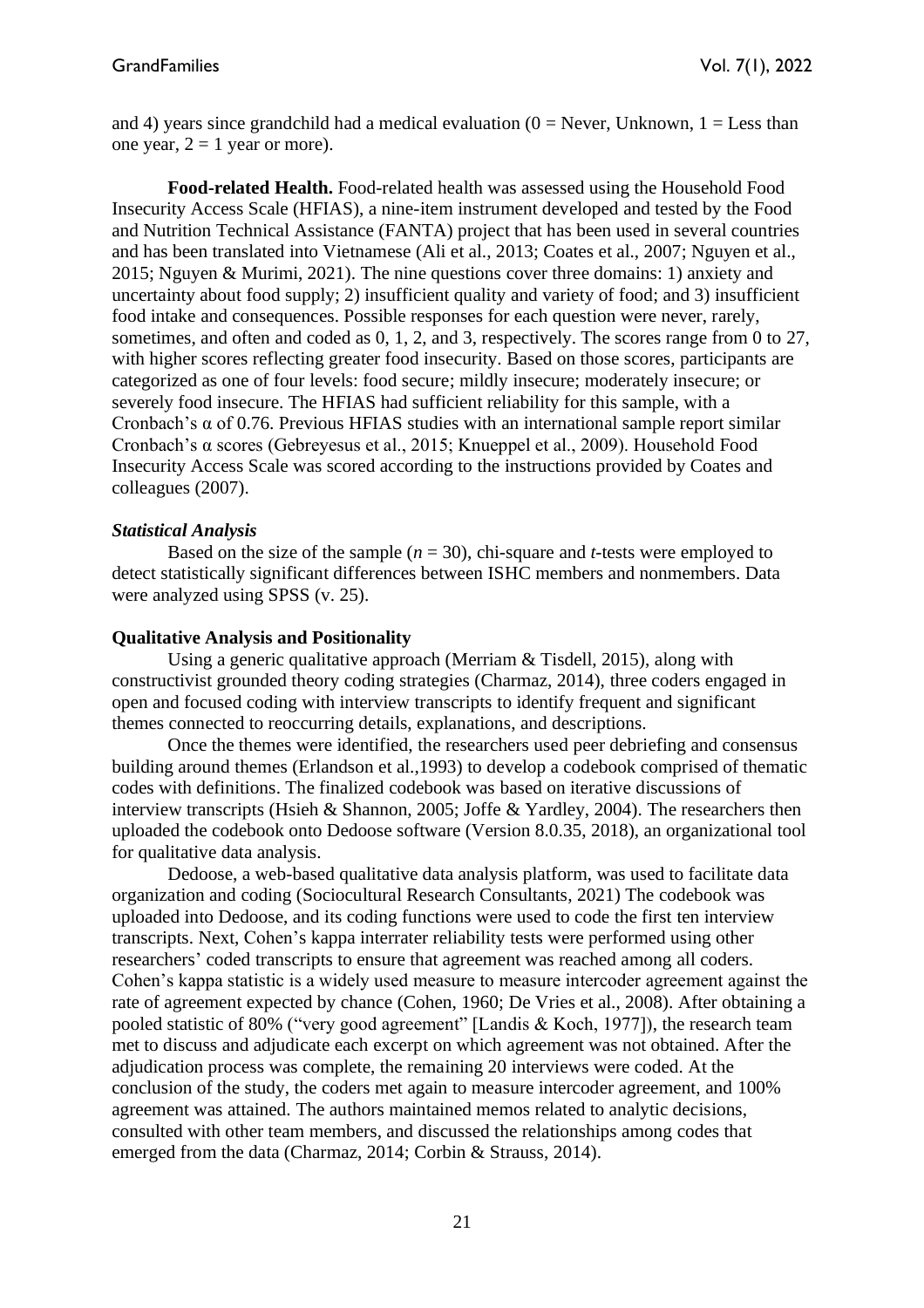## *Positionality*

Three coders trained in qualitative data analysis engaged in the coding process. One coder was American-born and speaks a conversational level of Vietnamese, worked for an International Non-Governmental Organization (INGO) in Vietnam for three years and has been engaged in research in Vietnam for over a decade. The second coder was born in Vietnam, has worked with INGOs for over 15 years, and works professionally as a foreign language interpreter. The third coder was born in Germany and has worked with various refugee serving organizations including the Vietnamese population.

## *Trustworthiness and Credibility*

Additional steps were taken to ensure credibility and confirmability of our research findings (Lincoln & Guba, 1985). For triangulation of data, we used three data sources: demographic questionnaires, HFIAS, and interviews with grandparents to understand the phenomenon of household food insecurity at a deeper level. Secondly, we engaged in peer debriefing with the two authors who were not involved in the data analysis to engage analytical probing. This process also led to conversations on taken-for-granted assumptions and perceptions on behalf of the analytic team. This support helped refine the analysis in terms of clarifying emerging findings.

#### **Results**

# **Quantitative Results**

## *Sample Characteristics*

Table 2 provides sample characteristics. Within the sample, 15 grandparent caregivers were members of ISHCs, and 15 grandparent caregivers were not. Participants in both groups reported on average the same number of grandchildren who were in their care (ISHC membership  $M = 1.60$  *SD* = 0.51; non-ISHC membership  $M = 1.93$  *SD* = 1.10) with no statistically significant differences between groups ( $t = 1.07$ ;  $df = 28$ ;  $p < 0.30$ ). Participants with ISHC membership ( $M = 9.33$ ;  $SD = 1.99$ ) had on average less years in a caregiving role, compared with those without ISHC membership ( $M = 12.80$ ;  $SD = 3.82$ ) with a statistically significant difference found between groups ( $t = 3.12$ ;  $df = 28$ ;  $p < 0.01$ ). This held for the number of support groups and other community-based activities per month in which they were involved, with those who had ISHC membership reporting on average  $5.20$  (*SD* = 1.01) monthly groups and activities, while those without ISHC membership reported a much lower number on average of 2.20 (1.86) monthly groups and activities with a statistically significant difference between groups ( $t = -5.49$ ;  $df = 28$ ;  $p < 0.001$ ).

## **Table 2**

#### *Sample Characteristics*

| Variable              | Club Involvement<br>$n$ (%), M $(SD)$ | No Involvement<br>$n$ (%), M ( <i>SD</i> ) | $X^2$ , t (df) |
|-----------------------|---------------------------------------|--------------------------------------------|----------------|
| Age                   | 69.40(8.01)                           | 65.93 (5.56)                               | $-1.38(28)$    |
| Gender                |                                       |                                            | 1.15(1)        |
| Female                | 12(80%)                               | 14 (93%)                                   |                |
| Male                  | 3(20%)                                | 1(7%)                                      |                |
| <b>Marital Status</b> |                                       |                                            | 2.49(2)        |
| Married               | 7(46.5%)                              | 11(73%)                                    |                |
| Separated/Divorced    | 1(7%)                                 | 1 $(7\%)$                                  |                |
| Widowed               | 7(46.5%)                              | 3(20%)                                     |                |
|                       |                                       |                                            |                |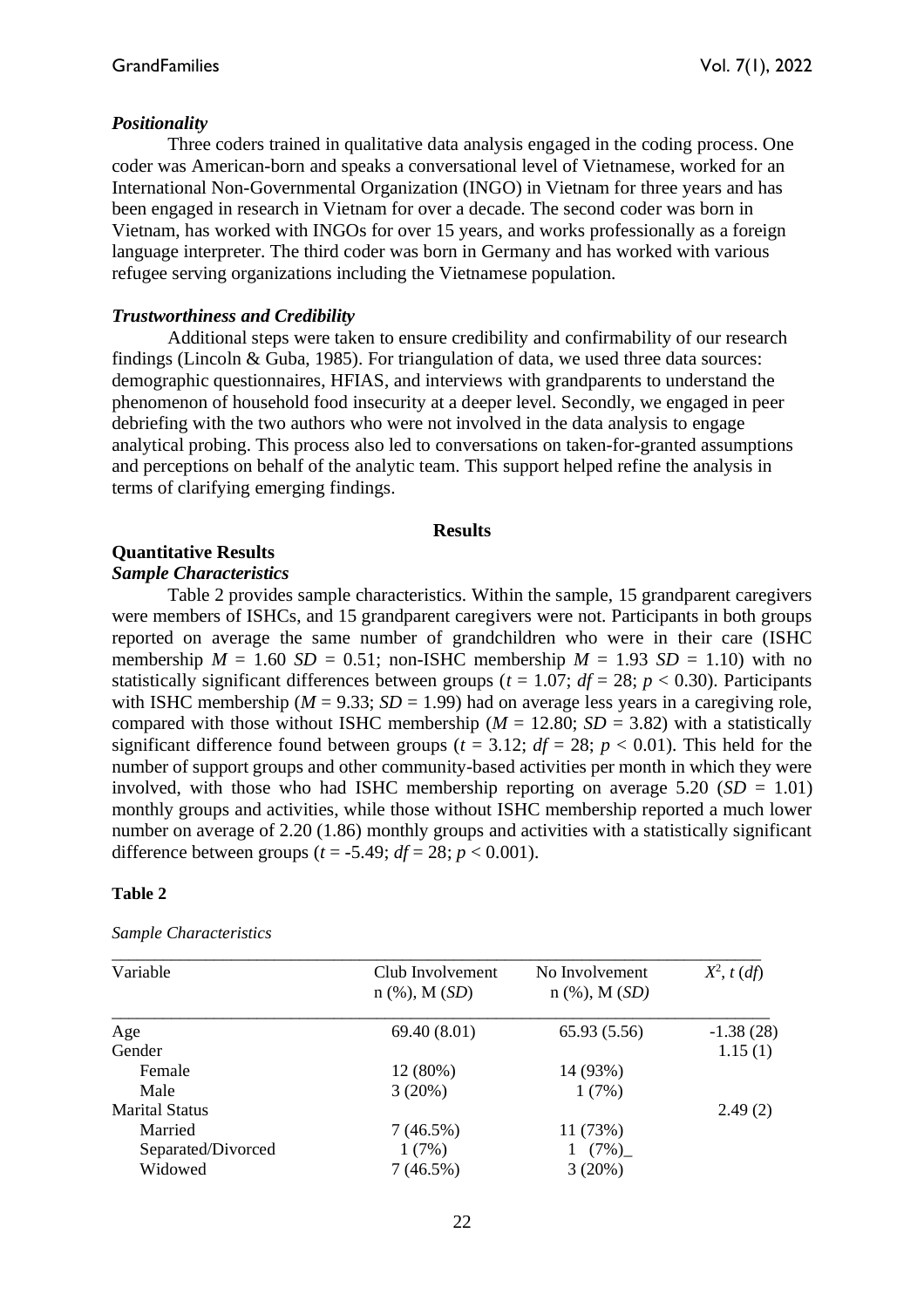| Religious Affiliation           |            |             | 2.47(2)         |
|---------------------------------|------------|-------------|-----------------|
| <b>Buddhist</b>                 | 10(67%)    | 12(80%)     |                 |
| Christian                       | $0(0\%)$   | 1(7%)       |                 |
| Not identified                  | 5(33%)     | 2(13%)      |                 |
| Adult children                  | 3.80(1.57) | 3.27(1.53)  | $-0.94(28)$     |
| Grandchildren                   | 6.40(4.52) | 4.80(2.98)  | $-1.15(28)$     |
| Grandchildren cared for         | 1.60(.51)  | 1.93(1.10)  | 1.07(28)        |
| Years in caregiving role        | 9.33(1.99) | 12.80(3.82) | $3.12(28)$ **   |
| Amount of community involvement | 5.20(1.01) | 2.20(1.86)  | $-5.49(28)$ *** |

\* *p* <.05, \*\* *p* <.01, \*\*\* *p* <.001

*Note.* Percentage reported within group

#### *Bivariate Results*

**Financial***.* Grandparents who were members of the ISHC reported to have on average a lower monthly income (\$1,513,666 VND, or approximately \$65.00 USD) than those who were not members (\$2,638,666 VND or \$113.00 USD) with a statistically significant difference between groups ( $\chi^2$  = 4.82; *df* = 1; *p* < 0.03). All participants in the sample reported financial stress; however, those with ISHC membership reported less financial support ( $n = 3$ ) compared to those without ISHC membership ( $n = 8$ ) with no statistically significant differences between groups ( $\chi^2$  = 3.49; *df* = 1; *p* < 0.06).

**HIV Status.** The majority of grandparents in both groups reported having children with HIV who were living (ISHC membership  $n = 2$ ; non-ISHC membership  $n = 3$ ), deceased (ISHC membership  $n = 1$ ; non-ISHC membership  $n = 6$ ), or living and deceased/multiple children (ISHC membership  $n = 8$ ; non-ISHC membership  $n = 3$ ) with no statistically significant differences between groups ( $\gamma^2$  = 6.19; *df* = 3; *p* < 0.10). The reverse was reported regarding grandchildren with HIV with most grandparents in both groups reporting grandchildren who had a negative HIV test result (ISHC membership  $n = 13$ ; non-ISHC membership  $n = 11$ ) with no statistically significant differences between groups ( $\chi^2$  = 3.50;  $df = 2$ ;  $p < 0.17$ ). Both groups reported either not knowing the date of the last HIV test for their grandchild (ISHC membership  $n = 5$ ; non-ISHC membership  $n = 8$ ), or that the test was more than four years ago (ISHC membership  $n = 9$ ; non-ISHC membership  $n = 5$ ) with no statistically significant differences between groups ( $\chi^2$  = 2.83; *df* = 2; *p* < 0.42). This was also the case with years since their grandchild had a medical evaluation with both groups either not knowing the date of the last evaluation (ISHC membership  $n = 5$ ; non-ISHC membership  $n = 2$ ) or reporting that the evaluation was over a year ago (ISHC membership *n =* 5; non-ISHC membership *n =* 10) with no statistically significant differences between groups ( $\gamma^2$  = 3.45; *df* = 2; *p* < 0.18).

**Food Security.** The HFIAS scale was used to assess food security differences between groups. The food security domain of anxiety and uncertainty related to having enough food was statistically significant ( $t = 2.27$ ;  $df = 28$ ;  $p < 0.02$ ) with ISHC participants  $(M = 0.60; SD = 0.51)$  reporting less anxiety and uncertainty compared with those who did not have ISHC membership ( $M = 0.93$ ;  $SD = 0.26$ ). There were no statistically significant differences between groups in food security categories of insufficient quality of food (*t* = 1.17;  $df = 28$ ;  $p < 0.13$ ), or insufficient intake of food ( $t = 1.40$ ;  $df = 28$ ;  $p < 0.09$ ). Participants with ISHC membership ( $M = 10.20$ ;  $SD = 7.08$ ) reported on average less frequency of food insecurity compared with those who did not have ISHC membership (*M* = 13.60; *SD* = 5.28) with no statistically significant differences between groups ( $t = 149$ ;  $df =$ 28;  $p < 0.07$ ). Regarding food security categories, less than half of participants with ISHC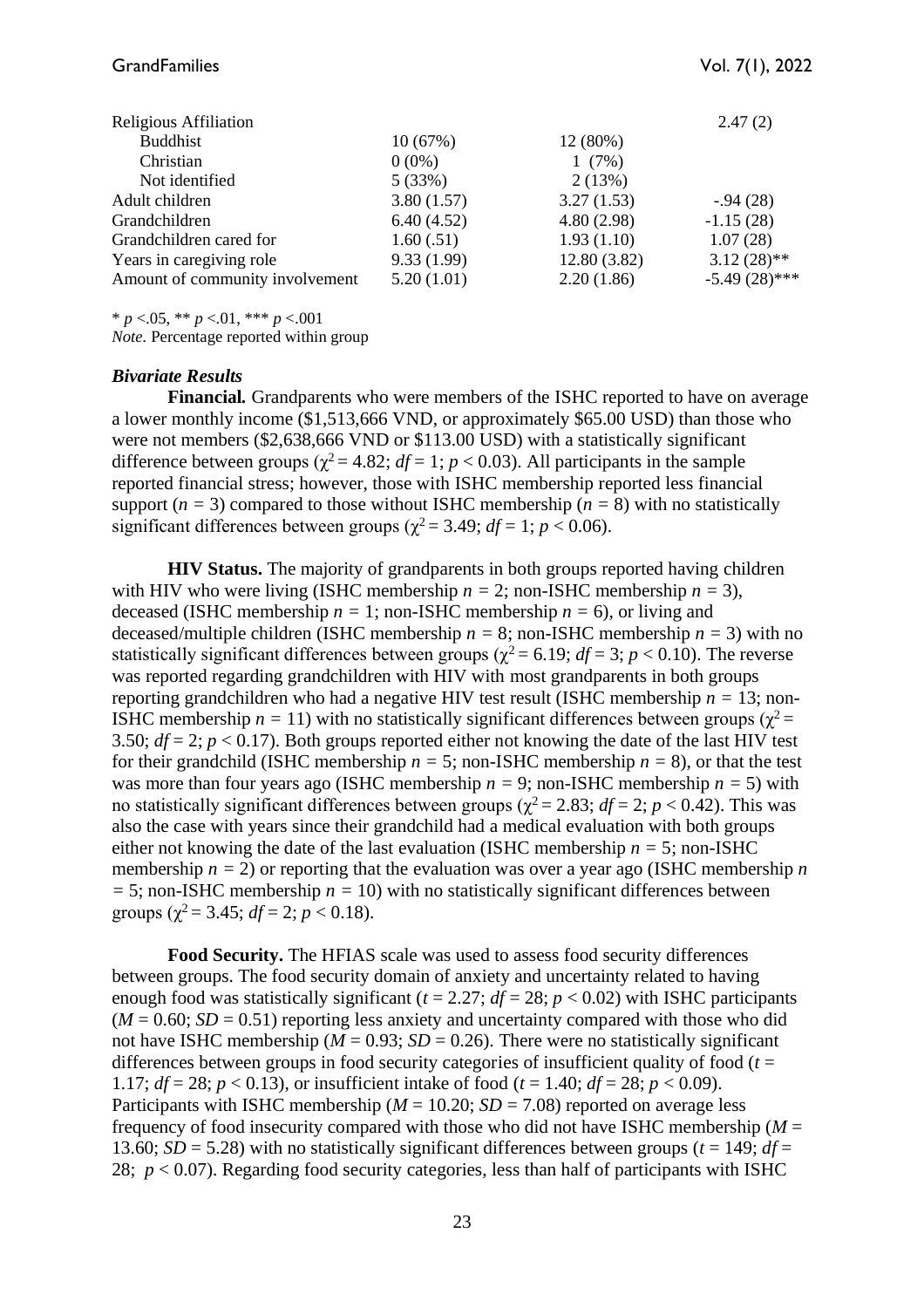membership reported moderate  $(n = 3)$  or severe  $(n = 4)$  food insecurity, while close to 80% of those without ISHC membership reported either moderate  $(n = 7)$  or severe  $(n = 5)$  food insecurity with no statistically significant differences between groups ( $\chi^2 = 4.31$ ; *df* = 3; *p* < 0.23). Participants with ISHC membership ( $M = 10.20$ ;  $SD = 7.08$ ) reported on average less frequency of food insecurity compared with those who did not have ISHC membership (*M* = 13.60; *SD* = 5.28) with no statistically significant differences between groups ( $t = 149$ ;  $df =$ 28;  $p < 0.07$ ). See Figure 1 for categories of food security as defined by the HFIAS scale.

# **Figure 1**





It is notable that statistically significant bivariate chi-square and *t*-test differences were found between the groups in the anxiety and uncertainty domain of food security and in the amount of monthly community involvement. ISHC members reported more community involvement and less anxiety and uncertainty, even though ISHC members' monthly income was less than that of nonmembers.

# **Qualitative Results**

The qualitative findings of this study are derived mainly from the semi-structured interviews. However, grandparents responded to questions related to the HFIAS domains when taking the survey, allowing for a deeper understanding of how anxiety, food quality, and food intake contributed to household food insecurity.

# *Experiences of Food Insecurity*

All but one grandparent faced a food security issue and often had to improvise when it came to providing food for their families. For example, Lien, (77, female, non-ISHC member) described the process about being worried and anxious about food: "Of course we have to be very careful with the money we spend on food. We have a fixed income every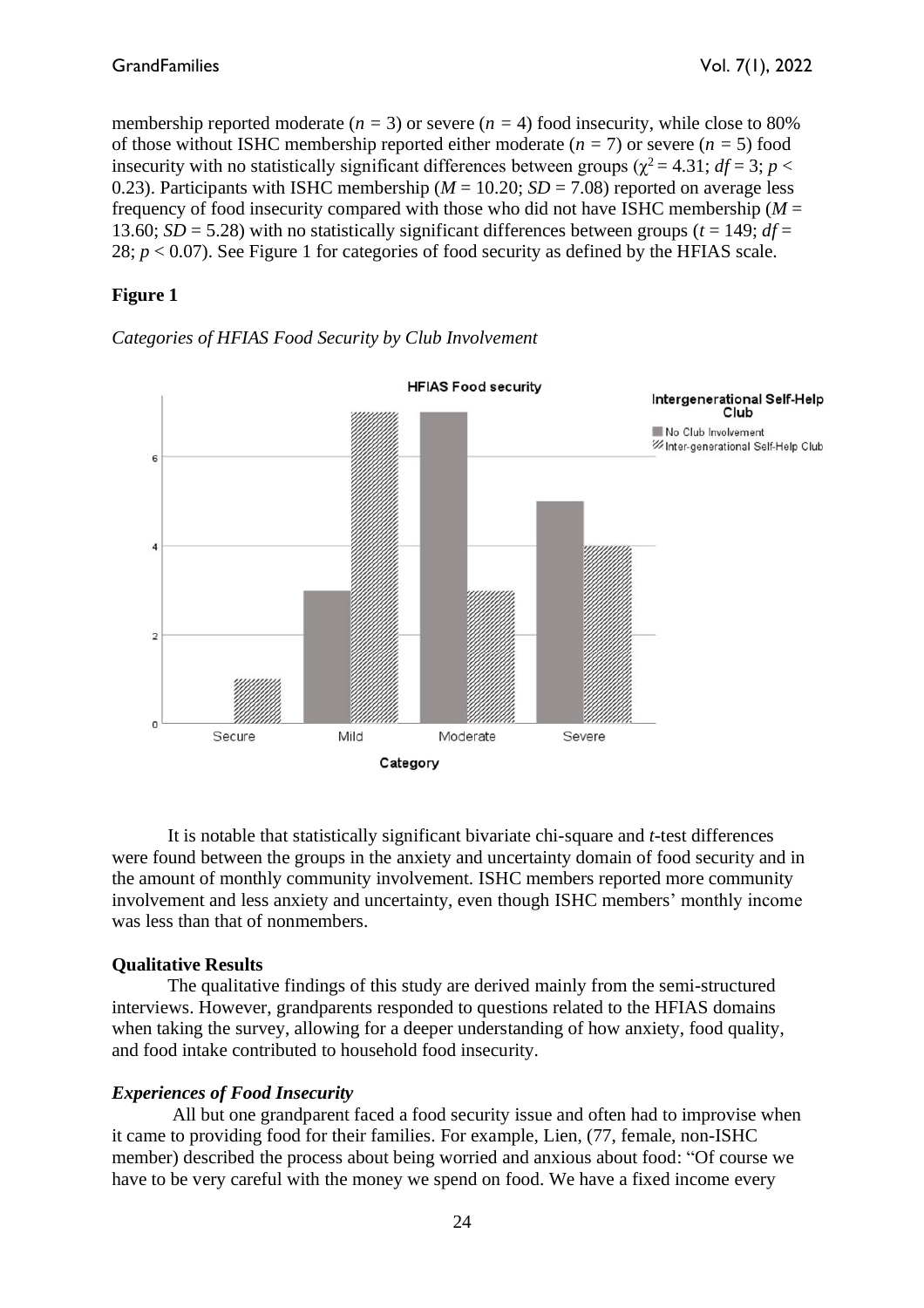month, so we just, you know try to spend that money carefully, to make sure we have enough food."

In terms of coping strategies related to increasing quality and diversity of food within the household's diet, Binh (69, female, ISHC member) said, "Usually in the morning I do morning exercises near an apartment building, and I pick up some plants we can eat as vegetables. It's very clean. It helps to diversify our meals, but it also helps to reduce the money." Many grandparents spoke about lowering their own food intake to support their grandchild(ren). Hoa (69, female, ISHC member) explained, "I usually skip breakfast, because I worked through the night, so in the morning, after coming home from the market, I just sleep. And I usually give my granddaughter 10,000 VND for her to go out to eat something for her breakfast." Grandparents also engaged in tactics to expand existing limited food to extend meals. Tu (57, female, ISHC member) said, "Sometimes we even run out of rice, and we have to cook porridge, to make it bigger fill it with water."

A process (Figure 2) emerged from the grandparents' account that contextualized their understanding and experiences with food insecurity. All grandparents indicated that food insecurity arose from barriers to accessing food, which led to three primary coping responses used to buffer food insecurity: reconfiguring understandings of age-related nutritional needs, erosive coping, and engaging networks for nutritional support. Grandparents who were involved in ISHCs reported additional support from their club members when it came to food access.

#### **Figure 2**

*Vietnamese Grandparents Experiencing Food Insecurity: Barriers, Coping, and Support*



#### *Barriers to Accessing Food*

Competing priorities and financial stress (i.e., health care costs and school fees) were barriers to accessing food. Huong (female, 62, ISHC member) stated, "What I care more about is the money to support her [granddaughter] studies so I cannot use all the money to buy food." Van (62, female, ISHC member) described a similar situation: "What worries me most is the money to pay for their [grandchildren] school fees and health insurance. It costs a lot of money, food is second." Financial stress further exacerbated the grandparents' food insecurity. Yen (59, female, non-ISHC member) stated, "We have to make sure that everything is manageable in the budget. If we exceed it, we will have an empty stomach for the rest of the month."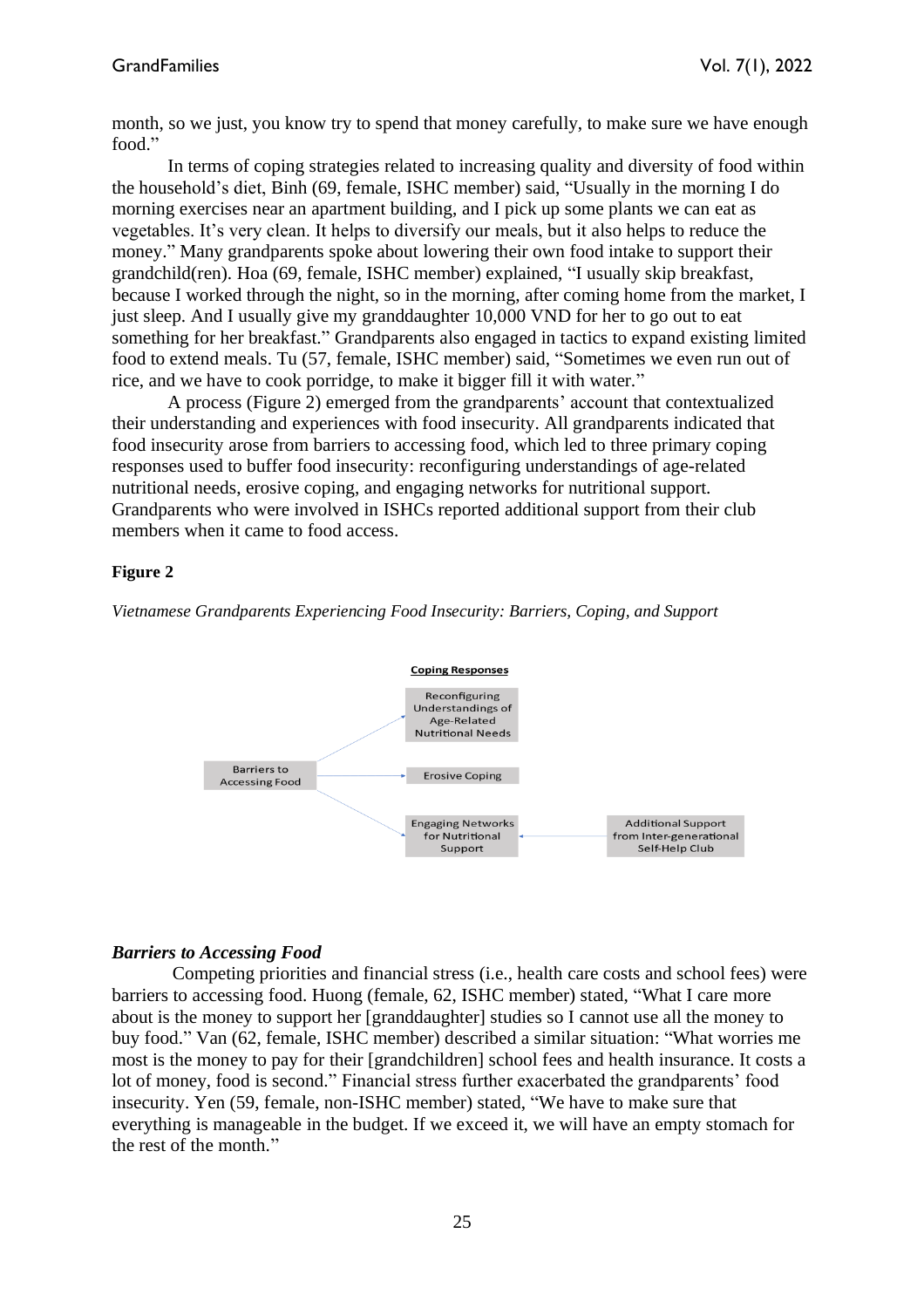## *Reconfiguring Understandings of Age-related Nutritional Needs*

The barriers to accessing food led grandparents to the cognitive process of reconfiguring understandings of age-related nutritional needs. Both grandparent groups concluded that "being old means needing less." Xuan (non-ISHC member, 73, female) explained that her age enabled her to go longer periods of time without eating: "I can skip meals—I am old and don't need much—but the grandchildren cannot." Duong (male, 80, ISHC member) related older adulthood to having the endurance to cope without food: "I have two granddaughters which I will make sure that they go to bed at night with a full stomach. We are old people so we can stand the feeling of hunger." Phuong (non-ISHC member, 70, female) justified her grandchildren's developmental stage as the reason to prioritize their needs over hers: "The children, they need food more than me."

## *Erosive Coping*

To meet the nutritional needs of their grandchildren, grandparents reported that they engaged in erosive coping strategies, cutting back on their own food intake to meet their grandchildren's nutritional needs. In contrast to the cognitive processes above, erosive coping involved actions taken by grandparents to resist household food insecurity.

Erosive coping strategies—skipping meals, eating less, or lower consumption of diverse, nutrient-dense foods—relieve temporary household food insecurity but potentially put the grandparents' health at risk. Linh (61, female, non-ISHC member) said, "I have to skip some meals, but nobody knows. So having no lunch has become our habit. We are familiar with it." Yen (59, female, non-ISHC member) explained, "We just fry the leftover vegetables for us and give the more nutritious food like the meat and the rice to the grandchildren. I try to be very stingy with myself to make sure that the children have enough to eat." Bich (ISHC member, 72, female) stated, "I try to leave the good food for my grandchildren, and I eat what they don't eat."

# *Engaging Networks for Nutritional Support*

Both grandparent groups identified the necessity to rely on outside support during periods of time when their food sources were low. However, grandparents who were ISHC members were more likely to ask neighbors for nutritional support during times of need. In contrast, only five non-ISHC members reported engaging their networks for nutritional support.

Chi (68, female, ISHC member) engaged in active strategies to secure food for her grandchildren: "Even if we don't have enough money, we have to go knock on the door of this neighbor or that neighbor to borrow some money to buy food." Dung (male, 80, ISHC member) stated, "Some of the neighbors we ask for food are rich people, and they are willing to give us some food. They have extra and give it to us."

Grandparents who were involved in the club elaborated on how ISHC membership contributed to their household food security through emotional and instrumental support. Grandparents reflected on emotional support as being given empathy, comfort and compassion by peers and group leaders. Whereas instrumental support was defined as being given tangible assistance or help in physical ways. An (68, female, ISHC member) said, "This lady from the club maybe comes twice a month to my house and we can talk together, and we also have one monthly meeting. Sometimes we receive some material support like rice or like cooking oil. I like that we can share our activities, be together, and we encourage each other." Other grandparents who were in the ISHCs explained that loans and in-kind donations they received through the club allowed them to focus their finances on providing food. Binh (69, female, GC member) explained, "We used to also borrow some money, like a loan, from the project. But the project provided us with a lot of things, like a blanket for our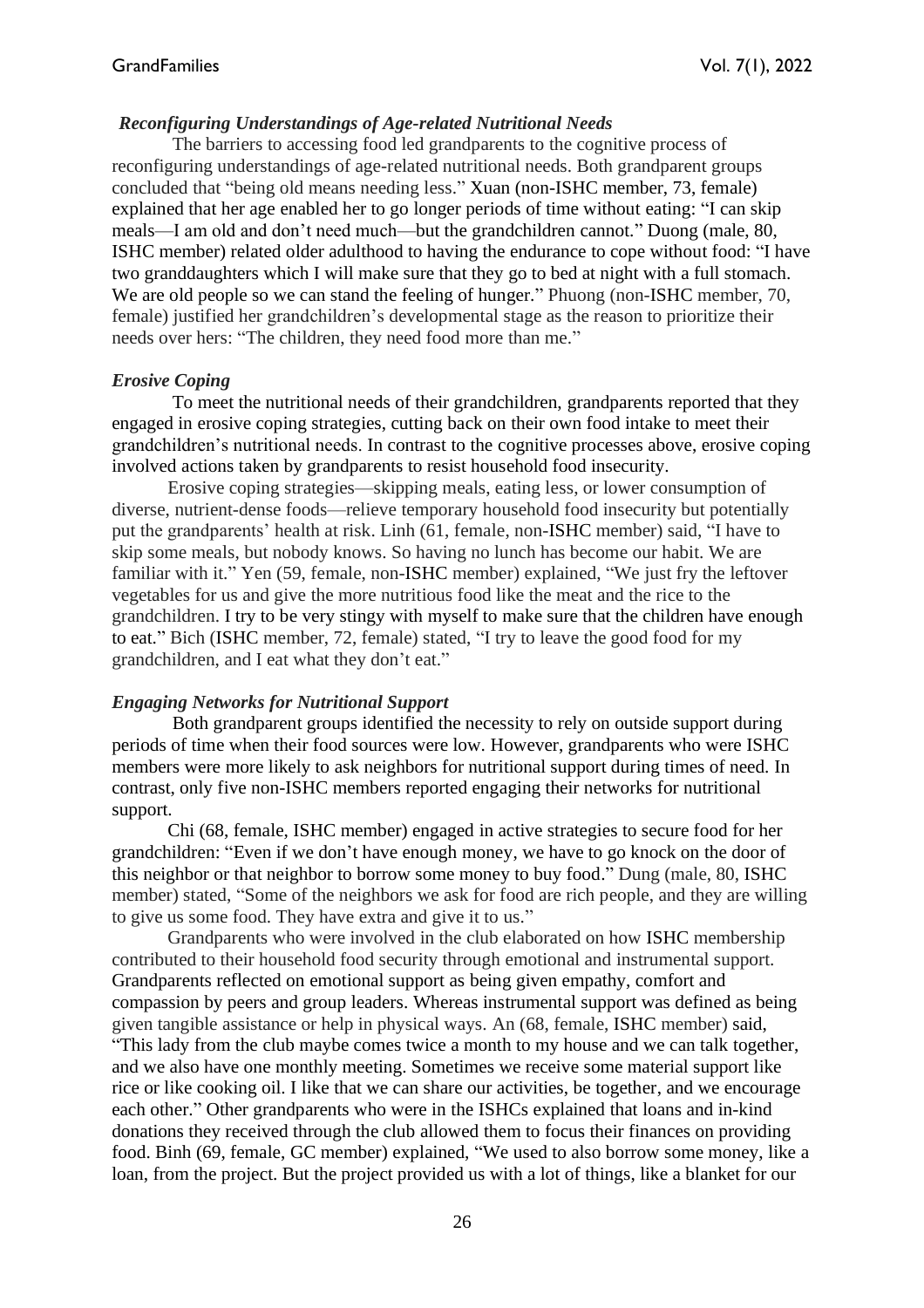son, or a jacket for the last winter, and school supplies." All the grandparents enrolled in the club recognized that the ISHC enhanced their ability to access health care and increased their food security through nutritional support and information.

#### **Discussion**

The goal of this analysis was to understand the differences in household food security and coping responses to food insecurity among grandparents raising grandchildren due to HIV/AIDS in Vietnam. Notably, our findings contribute to a deeper understanding of the context and experiences of food insecurity among grandparent caregivers affected by HIV/AIDS. Available evidence showed that food insecurity remains a critical issue facing families. Outcomes from the statistical analysis exploring differences between members of the ISHCs and those without club involvement suggest that a strong community connection, perhaps bonding social capital, may play a role in reducing anxiety related to having enough food. This assumption is strengthened by ISHC members reporting a significantly lower income and less financial support from family members than non-club members. It appears there may be a relationship between a lack of financial resources and a reduction in anxiety and uncertainty related to having enough food.

It should also be noted that ISHC members had enhanced knowledge about the biomedical aspects of HIV as well as HIV stigma due to their club involvement. This knowledge may have increased their social confidence, reducing the effects of HIV stigma, decreasing social isolation, which could have impacted their willingness to express their needs to others in the community. When considering the role of social capital, ISHCs members may have broadened their social networks as evidenced by their reaching out to their neighbors for food, thus reducing household food insecurity.

The Vietnamese grandparents' narratives about hardships in providing food for the entire family are consistent with other studies of grandparents from lower socioeconomic contexts (Tsai et al., 2011). With the little they have each month, grandparents must make conscientious choices around nutrition and food intake that prioritize their grandchildren's well-being over their own. While the grandparents' coping mechanisms reflect their pragmatic solutions for survival, these responses have detrimental consequences for the longterm health of the caregivers and their grandchildren.

Vietnamese grandparents did not mention an understanding of the long-term impacts of reducing their personal food consumption to provide for their grandchildren. Globally, studies have shown that although grandparents may experience concern over the difficulties of their role, their priorities consistently focus on grandchild well-being and safety (Taylor et al., 2018). Erosive coping strategies have been studied within the context of poverty experienced by families affected by HIV, particularly in Southern Africa (Drimie & Casale, 2008; Haan et al., 2003). These coping strategies can provide short-term solutions and relief, despite placing the welfare of the family at risk in the long term.

Household food insecurity proved not only to be a threat to the current welfare of the grandparent-headed households but also to the grandchildren's long-term security. By eroding their own nutritional needs, grandparents may be placing grandchildren at risk for becoming "double orphans" (Finlay et al., 2016; Huy et al., 2016), who may be at greater risk of entering an orphanage or other institutional care. In a study exploring guardianship plans among grandparents raising grandchildren due to HIV/AIDS, the findings indicated that within the Vietnamese cultural context, institutional care is the least desirable option for the care of children (Harris et al.*,* 2017).

Grandparent caregivers are at higher risk of health problems, which could jeopardize the welfare of their grandchildren (Minkler & Fuller-Thompson, 1999; Musil & Ahmad, 2002; Whitley et al., 2001). Nutritious food intake is ever more critical to maintaining health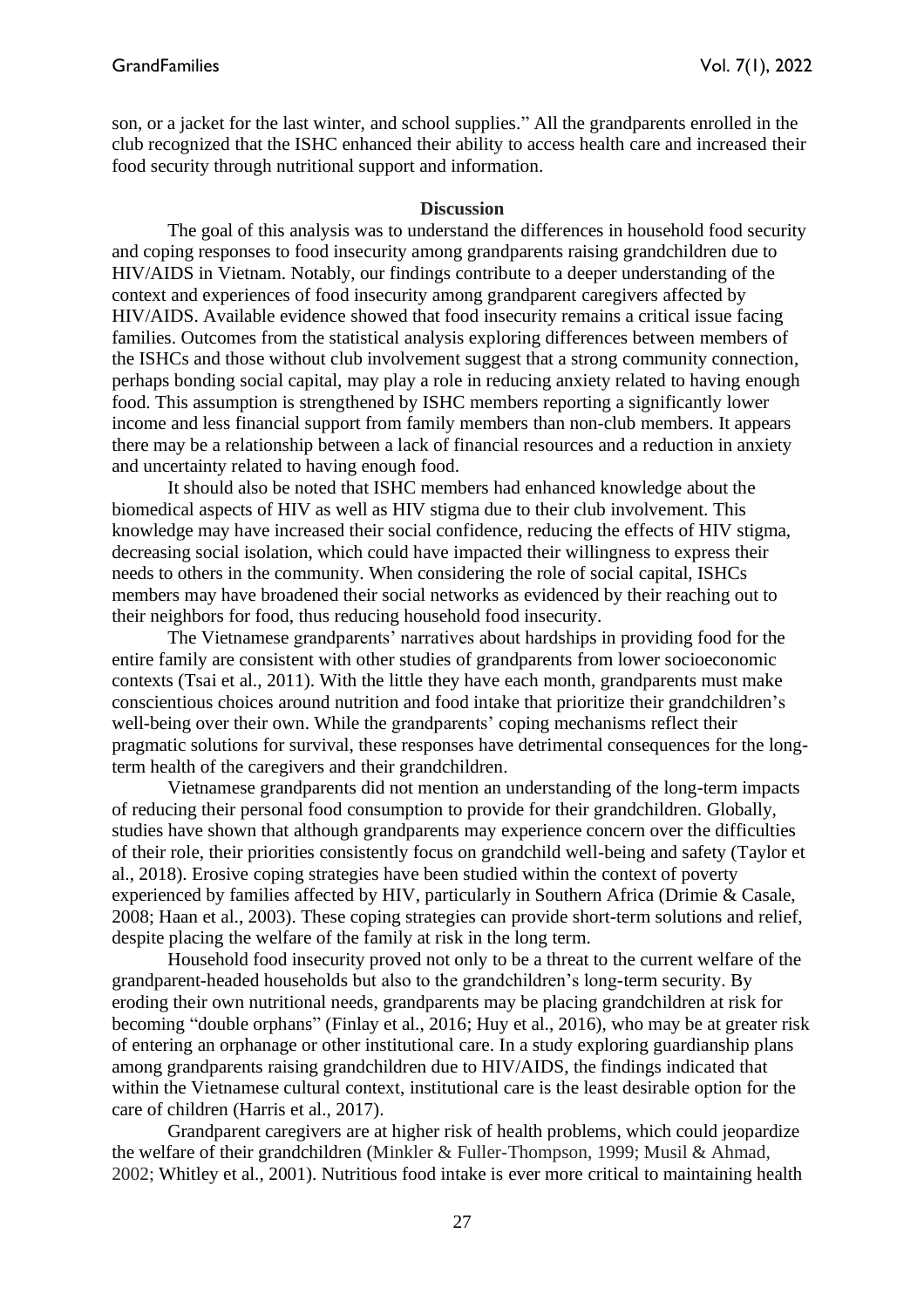and preventing the development or further complications of existing health problems among older adults. Yet, findings indicate that the caregivers eat fewer meals, skip meals, or eat the less nutritious food.

In addition, the grandchildren were either in childhood or adolescence, a critical period for biological, psychological, and social development (Nyaradi et al., 2013). Adequate, healthy, and nutritious food consumption can affect cognitive status and children's ability to thrive (Benton, 2010). Yet, findings suggest that these households have limited their consumption of nutritious food in both quantity and quality.

Few studies have evaluated the effectiveness of ISHCs for grandparents raising grandchildren. Strozier (2012) found that grandparent caregivers who participated in support groups experienced more social support than those who did not. These findings are consistent with McCallion and colleagues (2004), who reported that a support group intervention for grandparents raising grandchildren resulted in a significant reduction in symptoms of depression as well as an increased sense of empowerment and caregiving mastery. Littlewood (2014) evaluated and measured the outcomes of support groups for grandparents raising grandchildren in five US states and developed the GrOW Support Group Inventory to help identify a gap in existing support group performance management. The study found that support groups were even more effective when combined with other services, such as case management, mental health counseling, and providing information and referrals to meet caregiver needs. These findings are consistent with our study on ISHCs in Vietnam.

#### **Implications for Practice**

The findings highlight several key considerations for programs (such as ISHCs) that aim to reduce the burden of caregiving for Vietnamese grandparents raising their orphaned grandchildren. Programs should engage in active outreach to increase membership in the ISHCs and promote access to social support and resources to address food insecurities. In this study, ISHC-affiliated grandparents highlighted the importance of asking neighbors for help as a means to reduce food insecurity in their households, and they are more likely to do so than grandparents who are not participating in an ISHC. One plausible explanation for this difference in help-seeking may be that non-ISHC grandparents are uncomfortable reaching out to others for support, and hence they have not yet participated in ISHCs. Given the stigma that households affected by HIV/AIDS experience in Vietnam (Gaudine et al., 2010; Nyblade et al., 2008; Salter et al., 2010; Thi et al., 2008), it is not surprising that some grandparents are hesitant to join ISHCs. It might be fruitful for ISHCs to focus on community awareness, outreach, and engagement campaigns across the communes to increase participation from households affected by HIV/AIDS.

## **Implications for Policy**

Our study supports findings from across the globe that food security interventions positively impact persons and families who have been affected by HIV/AIDS (Aberman et al., 2014). Based on these findings, it is recommended that there is a need to strengthen nutrition and HIV programing and policy. Given that grandparents raising grandchildren within this context experience economic hardship due to the loss of the parental generation from HIV/AIDS, the government and nongovernmental organizations must do more to support grandfamilies. For example, food assistance should be required within HIV programs. The Vietnamese government should partner with community organizations to integrate caregivers into programs that address household food insecurity and HIV care (Weiser et al., 2011). These findings support the need for livelihood interventions in Vietnam, directed at the root causes of poverty and food insecurity. Grandparents might have better health outcomes and provide for their grandchildren if multiple domains are addressed,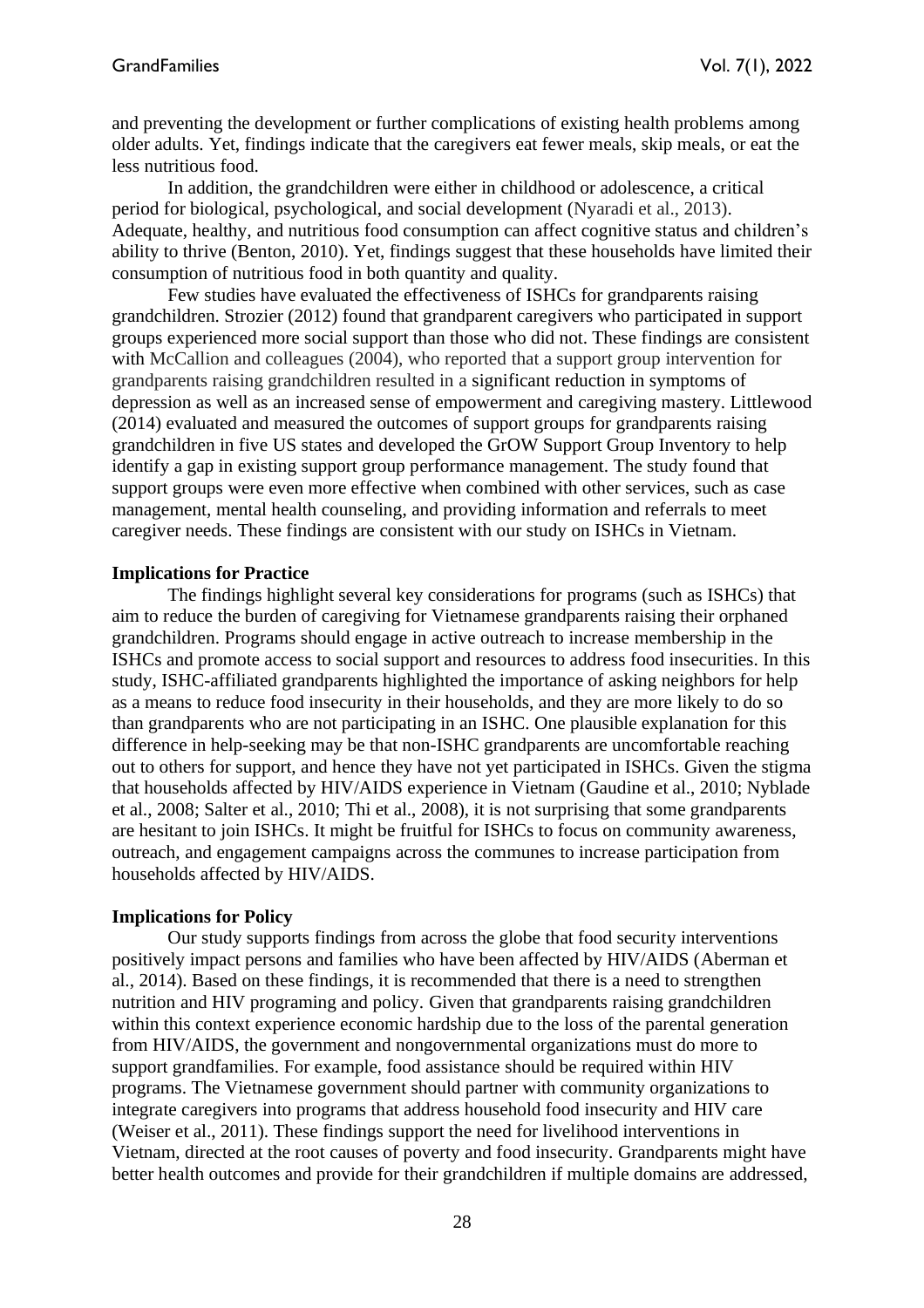for example, nutritional, mental health, and behavioral support. Food insecurity is a multifaceted phenomenon, and we suggest that support groups, combined with microfinance or other income generation approaches, can best maximize support and health among grandparents.

## **Limitations and Future Research**

Some limitations of this study should be noted. First, all grandparent-headed households in Hai Phong had access to rations of rice and oil. However, those who attended ISHCs might have had more access to the rations due to frequent contact with and visits to the organization. Second, data obtained from the survey were self-reported; therefore, recall bias and social desirability bias may be a limitation. Resources were not available to engage grandparent caregivers in member-checking for respondent feedback or participant validation of the qualitative findings. The sample size was small for the comparative quantitative analysis; thus, no causal conclusions can be made. This study was only able to establish if a relationship existed between club membership and nutrition and healthcare status. Moreover, pre-study measures were not collected, thus no conclusions can be drawn as to whether the clubs actually contributed to the findings.

Future research should employ more rigorous research designs, with larger sample sizes to provide greater evidence for findings. It should be noted that these data were collected prior to the COVID-19 pandemic, which has increased food insecurity and reduced the positive effects of social connection in Vietnam and worldwide (Nguyen & Vu, 2020). We posit that the pandemic not only increased food shortages among skipped-generation families coping with HIV/AIDS, but also reduced the amount of time ISHCs could spend together, thus reducing social capital. Future research should focus on the impact of the pandemic on ISHCs, and food security among grandparents raising grandchildren.

Researchers are calling for more studies that examine the positive and negative effects of social networks (Kaschula, 2011). More research is needed to understand the long-term effects of borrowing food from community members to determine whether such borrowing can be seen as an issue of "recourse" or "resource." Tsai and colleagues (2012) recommend continued development and implementation of interventions aimed at reducing HIV stigma and bolstering emotional and informational support to improve food security for persons and families affected by HIV/AIDS. The positive impacts of ISHCs have been noted in terms of creating more opportunities for grandparents to receive social support and other resources that can improve food security (Gharib, 2020). Future studies should explore the relationships formed in the ISHCs with peers to understand trust, reciprocity, information-sharing, and cooperation, which may have a positive impact on grandparents' securing food on behalf of themselves and their grandchildren.

## **Conclusion**

This study focused on providing a deeper understanding of household food insecurity among grandparent-headed households impacted by HIV/AIDS in Vietnam. This study also provides further evidence of the effectiveness of ISHCs, which may create more community engagement and more opportunities for grandparents to access resources in other areas, such as nutrition and social capital. These results suggest that grandparents who were members of the ISHC had less anxiety about procuring food during times of hardship due to their affiliation with and support from their ISHC group and community. We posit that the reason was because they had developed more social capital with their fellow club members and surrounding community, thus relying on instrumental, social, and emotional support from their peers. We recommend that any intervention addressing food insecurity within the region should include support across various domains including stigma reduction, nutritional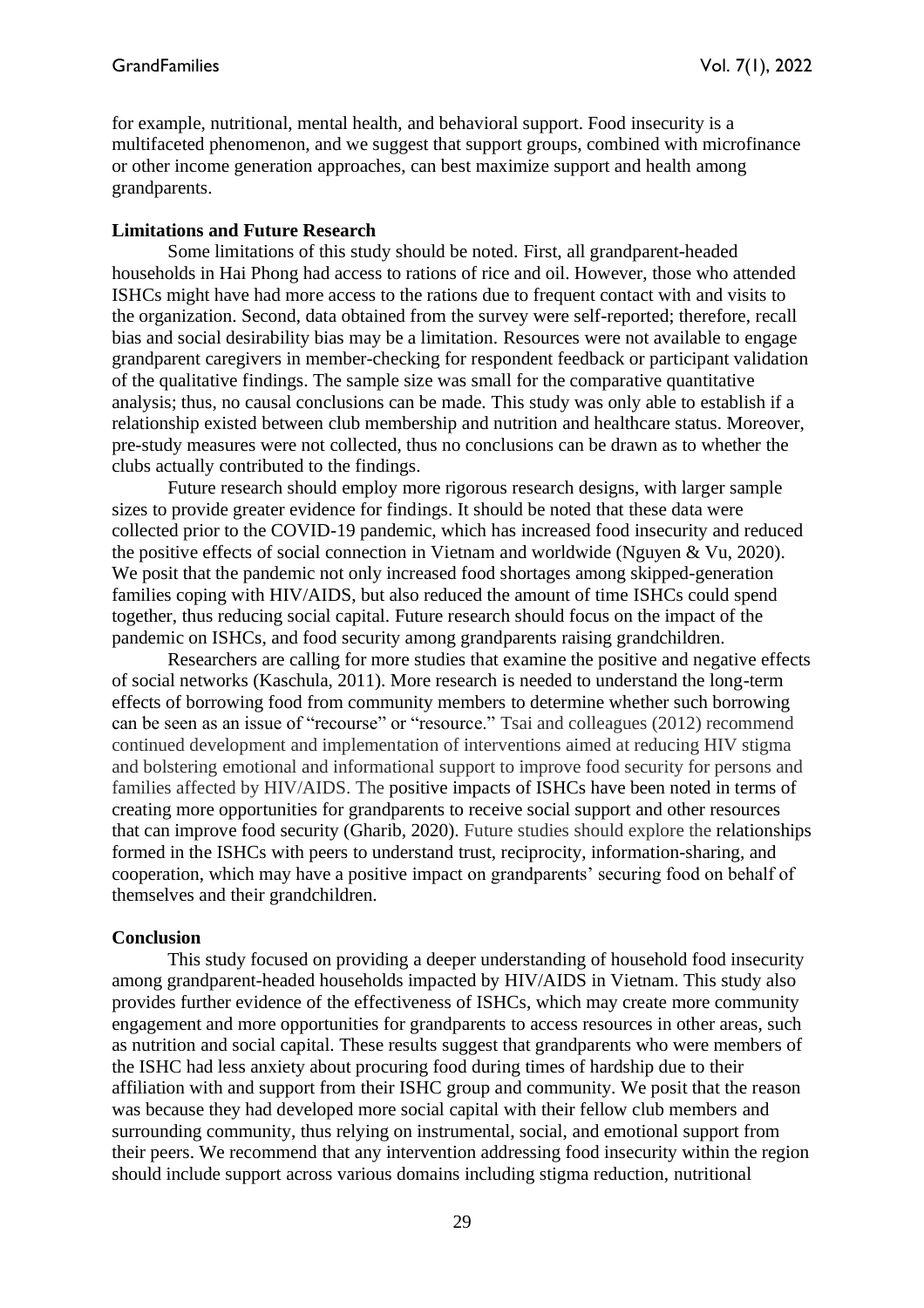education, social support, social capital, mental health, medical support, and income generation.

#### **References**

- Aberman, N. L., Rawat, R., Drimie, S., Claros, J. M., & Kadiyala, S. (2014). Food security and nutrition interventions in response to the AIDS epidemic: assessing global action and evidence. *AIDS and Behavior, 18*(5), 554–565.
- Ahmed, T., Long, T.N., Huong, P.T., & Stewart, D.E. (2015) Drug injecting and HIV risk among injecting drug users in Hai Phong, Vietnam: A qualitative analysis. *BMC Public Health*, *15*(32).
- Ali, D., Saha, K. K., Nguyen, P. H., Diressie, M. T., Ruel, M. T., Menon, P., & Rawat, R. (2013). Household food insecurity is associated with higher child undernutrition in Bangladesh, Ethiopia, and Vietnam, but the effect is not mediated by child dietary diversity. *The Journal of Nutrition, 143*(12), 2015–2021.
- Baker, N. (1981). Social work through an interpreter. *Social Work, 26,* 391–397.
- Benton, D. (2010). The influence of dietary status on the cognitive performance of children. *Molecular Nutrition & Food Research*, *54*(4), 457–470.
- Birks, M. J., Chapman, Y., & Francis, K. (2007). Breaching the wall: Interviewing people from other cultures. *Journal of Transcultural Nursing, 18*(2), 150–156.
- Bukusuba, J., Kikafunda, J. K., & Whitehead, R. G. (2007). Food security status in households of people living with HIV/AIDS (PLWHA) in a Ugandan urban Setting. *British Journal of Nutrition*, *98*(1), 211–217.
- Burnette, D. (1997). Grandparents raising grandchildren in the inner city. *Families in Society, 78*(5), 489–501.
- Charmaz, K. (2014). *Constructing grounded theory* (2nd ed)*.* Sage.
- Coates, J. (2004). *Experience and expression of food insecurity across cultures: Practical implications for valid measurement.* Food and Nutrition Technical Assistance Project. USAID.
- Coates, J., Swindle, A., & Bilinsky, P. (2007). *Household food insecurity access scale (HFIAS) for measurement of food access*. Food and Nutrition Technical Assistance (FANTA). Academy for Educational Development.
- Cohen, J. (1960). A coefficient of agreement for nominal scales. *Educational and Psychological Measurement*, *20*(1), 37–46.
- Coleman, J.S. (1988). Social capital in the creation of human capital. *American Journal of Sociology, 94*, S95–S120
- Corbin, J., & Strauss, A. (2014). *Basics of qualitative research*. Sage.
- Creswell, J. W., Clark, V. L. P., Gutmann, M. L., & Hanson, W. E. (2003). Advanced mixed methods research designs. In A. Tashakkori & C. Teddlie (Eds.), *Handbook of mixed methods ın social & behavioral research* (pp. 223–227). Sage
- De Vries, H., Elliott, M. N., Kanouse, D. E., & Teleki, S. S. (2008). Using pooled kappa to summarize interrater agreement across many items. *Field Methods*, *20*(3), 272–282.
- De Waal, A., & Whiteside, A. (2003). New variant famine: AIDS and food crisis in southern Africa. *The Lancet*, *362*(9391), 1234–1237.
- Dolbin-MacNab, M. L., & Yancura, L. A. (2018). International perspectives on grandparents raising grandchildren: Contextual considerations for advancing global discourse. *The International Journal of Aging and Human Development*, *86*(1), 3–33.
- Drimie, S., & Casale, M. (2008). *Families' efforts to secure the future of their children in the context of multiple stresses, including HIV and AIDS.* Joint learning initiative on children and HIV/AIDS*.* JLICA Learning Group One: Strengthening Families.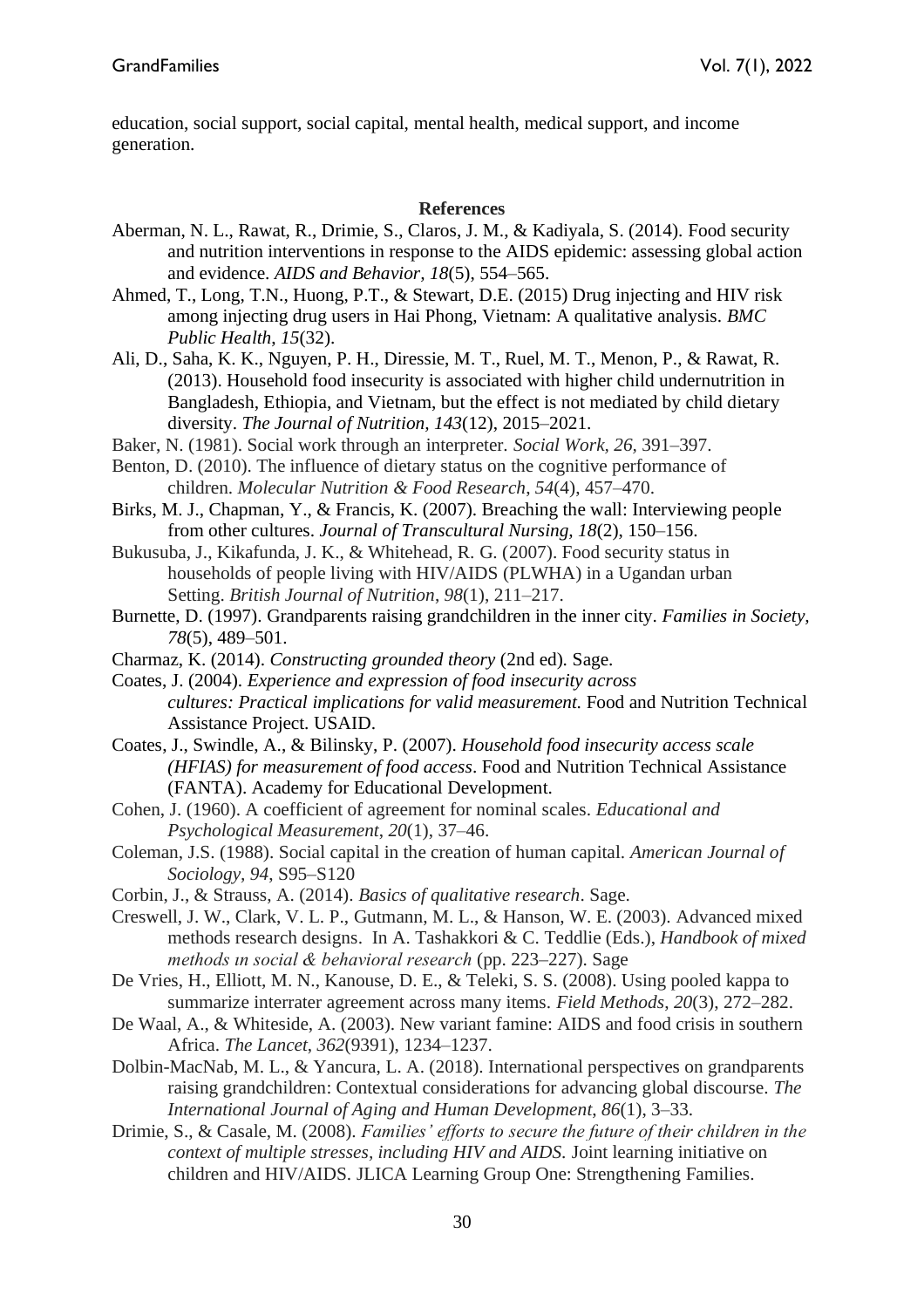Erlandson D. A. (1993). *Doing naturalistic inquiry: A guide to methods.* Sage.

- Finlay, J. E., Fink, G., McCoy, D. C., Tavárez, L. C., Chai, J., Danaei, G. & Fawzi, M. C. S. (2016). Stunting risk of orphans by caregiver and living arrangement in low-income and middle-income countries. *Journal of Epidemiology & Community Health*, *70*(8), 784–790.
- Gaudine, A., Gien, L., Thuan, T. T., & Dung, D. V. (2010). Perspectives of HIV-related stigma in a community in Vietnam: A qualitative study. *International Journal of Nursing Studies*, *47*(1), 38–48.
- Gebreyesus, S. H., Lunde, T., Mariam, D. H., Woldehanna, T., and Lindtjorn, B. (2015). Is the adapted household food insecurity access scale (HFIAS) developed internationally to measure food insecurity valid in urban and rural households of Ethiopia? *BMC Nutrition*, *1*(2).
- Gharib, M. (2020). *Older People, Got A Pandemic Problem? A Club To Help You Figure It Out — Yourself.* National Public Radio. Retrieved from [https://www.npr.org/sections/goatsandsoda/2020/09/23/904604257/older-people-got](https://www.npr.org/sections/goatsandsoda/2020/09/23/904604257/older-people-got-a-pandemic-problem-a-club-to-help-you-figure-it-out-yourself)[a-pandemic-problem-a-club-to-help-you-figure-it-out-yourself](https://www.npr.org/sections/goatsandsoda/2020/09/23/904604257/older-people-got-a-pandemic-problem-a-club-to-help-you-figure-it-out-yourself)
- Gillespie, S. & Kadiyala, S. (2005). *HIV/AIDS and food and nutrition security: From evidence to action.* International Food Policy Research Institute.
- Goodenough, W. H. (1980). *Ethnographic field techniques.* In H. C. Triandis & J. W. Berry (Eds.), Handbook of cross cultural psychology (pp. 29–55). Allyn Bacon.
- Haan, N., Marsland, N., & Oliveira, L. (2003). *Towards identifying impacts of HIV/AIDS on food security in Southern Africa and implications for response: Findings from Malawi, Zambia and Zimbabwe.* Southern African Development Community [SADC], Food, Agriculture and Natural Resources Vulnerability Assessment Committee.
- Hamilton, W. L., & Cook, J. T. (1997). Household food security in the United States in 1995: Technical report of the food security measurement project. US Department of Agriculture.
- Harris, L.M., Boggiano, V., Thang, N.D. & Linh, P.L.H. (2013). Working in Partnership With Interpreters: Studies on Individuals Affected by HIV/AIDS in Vietnam. *Qualitative Health Research, 23*(10), 1408-1418.
- Harris, L.M., Boggiano, V. & Thang, N.D. (2016). "Social Crimes": Understandings of HIV/AIDS as a Disease among Grandparents Raising Grandchildren in Vietnam. *Social Work in Public Health, 31*(6), 520-529.
- Harris, L.M. & Kim, B.J. (2014). Problem-Focused Coping: Skipped-Generation Caregivers Affected by HIV/AIDS in Vietnam. *Qualitative Health Research, 24*(8), 1048-1056.
- Harris, L. M., Wilfong, J., Thang, N. D., Kim, B. (2017). Guardianship Planning Among Grandparents Raising Grandchildren Orphaned by HIV/AIDS in Northern Vietnam. *GrandFamilies: The Contemporary Journal of Research, Practice and Policy, 4*(1).
- Hayslip, B., Jr., & Shore, R. J. (2000). Custodial grandparenting and mental health services. *Journal of Mental Health and Aging, 6*(4), 367–383.
- Hayton, B. (2010). *Vietnam: Rising dragon*. Yale University Press.
- HelpAge Global Network (2022). *Ageing population in Vietnam.* Retrieved from [https://ageingasia.org/ageing-population](https://ageingasia.org/ageing-population-vietnam/#:~:text=The%20number%20of%20older%20people%3A%20Vietnam%20is%20one%20of%20the,third%20of%20the%20total%20population.&text=The%20majority%20of%20older%20people,in%20rural%20and%20mountainous%20areas)[vietnam/#:~:text=The%20number%20of%20older%20people%3A%20Vietnam%20is](https://ageingasia.org/ageing-population-vietnam/#:~:text=The%20number%20of%20older%20people%3A%20Vietnam%20is%20one%20of%20the,third%20of%20the%20total%20population.&text=The%20majority%20of%20older%20people,in%20rural%20and%20mountainous%20areas) [%20one%20of%20the,third%20of%20the%20total%20population.&text=The%20maj](https://ageingasia.org/ageing-population-vietnam/#:~:text=The%20number%20of%20older%20people%3A%20Vietnam%20is%20one%20of%20the,third%20of%20the%20total%20population.&text=The%20majority%20of%20older%20people,in%20rural%20and%20mountainous%20areas) [ority%20of%20older%20people,in%20rural%20and%20mountainous%20areas](https://ageingasia.org/ageing-population-vietnam/#:~:text=The%20number%20of%20older%20people%3A%20Vietnam%20is%20one%20of%20the,third%20of%20the%20total%20population.&text=The%20majority%20of%20older%20people,in%20rural%20and%20mountainous%20areas)
- HelpAge International (2008). The impact of AIDS on older people. *Ageways: Practical issues in ageing and development, 71*, 4–5.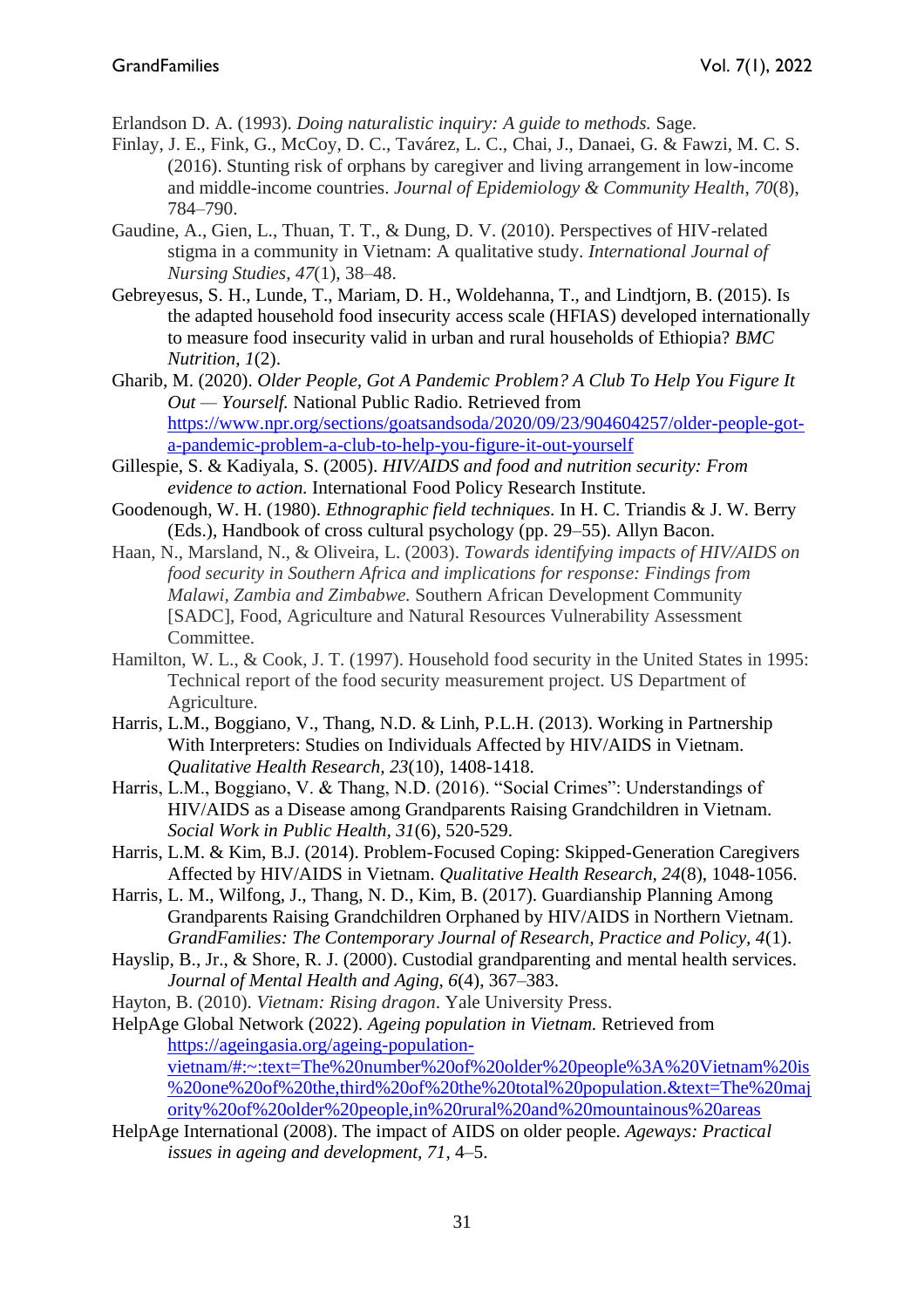- HelpAge International (2021). *Why we work in Vietnam.* Retrieved from [https://www.helpage.org/where-we-work/east-asia/32vietnam/](https://www.helpage.org/where-we-work/east-asia/vietnam/)
- Hsieh, H. F., & Shannon, S. E. (2005). Three approaches to qualitative content analysis. *Qualitative Health Research*, *15*(9), 1277–1288.
- Huy, B. V., Teeraananchai, S., Oanh, L. N., Tucker, J., Kurniati, N., Hansudewechakul, R., Truong, K. H., Khol, V., Nguyen, L. V., Do, V. C., Lumbiganon, P., Kongstan, N., Bunupuradah, T., Sudjaritruk, T., Kumarasamy, N., Yusoff, N. K. N., Razali, K. A. M., Wati, D. K., Fong, M. S., … Sohn, A. H. (2016). Impact of orphan status on HIV treatment outcomes and retention in care of children and adolescents in Asia. *Journal of Virus Eradication*, *2*(4), 227.
- Japan Center for International Exchange (2020). *2020 Healthy Aging Prize for Asian Innovation.* Retrieved from: [https://www.ahwin.org/winners-of-1st-healthy-aging](https://www.ahwin.org/winners-of-1st-healthy-aging-prize-for-asian-innovation/)[prize-for-asian-innovation/](https://www.ahwin.org/winners-of-1st-healthy-aging-prize-for-asian-innovation/)
- Joffe, H., & Yardley, L. (2004). Content and thematic analysis. *Research Methods for Clinical and Health Psychology*, *56*, 68.
- Joslin, D. (2002). *Older adults raising children in the wake of HIV/AIDS.* Columbia University Press.
- Kalomo, E. N., & Taukeni, S. G. (2020). Elderly grandparents as caregivers of children affected or infected by HIV and AIDS in Namibia. In Taukeni, S. G. (Ed.), *Biopsychosocial perspectives and practices for addressing communicable and noncommunicable diseases* (pp. 68–83). IGI Global
- Kaschula, S. (2011). Using people to cope with the hunger: Social networks and food transfers amongst HIV/AIDS afflicted households in KwaZulu-Natal, South Africa. *AIDS and Behavior, 15*(7), 1490.
- Knodel, J., & Nguyen, M. D. (2015). Grandparents and grandchildren: Care and support in Myanmar, Thailand and Vietnam. *Ageing & Society, 35*(9), 1960–1988.
- Knueppel, D., Demment, M., & Kaiser, L. (2009). Validation of the household food insecurity access scale in rural Tanzania. *Public Health Nutrition*, *13*(3), 360–367.
- Landis, J. R., & Koch, G. G. (1977). The measurement of observer agreement for categorical data. *Biometrics*, *33*(1), 159–174.

Lincoln, Y. S., & Guba, E. G. (1985). *Naturalistic Inquiry.* Sage.

- Linsk, N. L., & Mason, S. (2004). Stresses on grandparents and other relatives caring for children affected by HIV/AIDS. *Health and Social Work, 29*(2), 127–136.
- Littlewood, K. A. (2014). Grandfamilies Outcome Workgroup's (GrOW) review of grandfamilies support groups: An examination of concepts, goals, outcomes, and measures. *GrandFamilies: The Contemporary Journal of Research, Practice and Policy*, *1*(1), 3.
- Mall, F. (2005). The impact of HIV/AIDS on older people. *Humanitarian Exchange Magazine, 31.* Retrieved from https://odihpn.org/wpcontent/uploads/2005/09/humanitarianexchange031.pdf
- Matovu, S. N., & Wallhagen, M. I. (2020). Perceived Caregiver Stress, Coping, and Quality of Life of Older Ugandan Grandparent-Caregivers. *Journal of Cross-Cultural Gerontology*, *35*(3), 311–328.
- McCallion, P., Janicki, M. P., & Kolomer, S. R. (2004). Controlled evaluation of support groups for grandparent caregivers of children with developmental disabilities and delays. *American Journal on Mental Retardation*, *109*(5), 352–361.
- McLaughlin, B., Ryder, D., & Taylor, M. F. (2017). Effectiveness of interventions for grandparent caregivers: A systematic review. *Marriage & Family Review, 53*(6), 509– 531.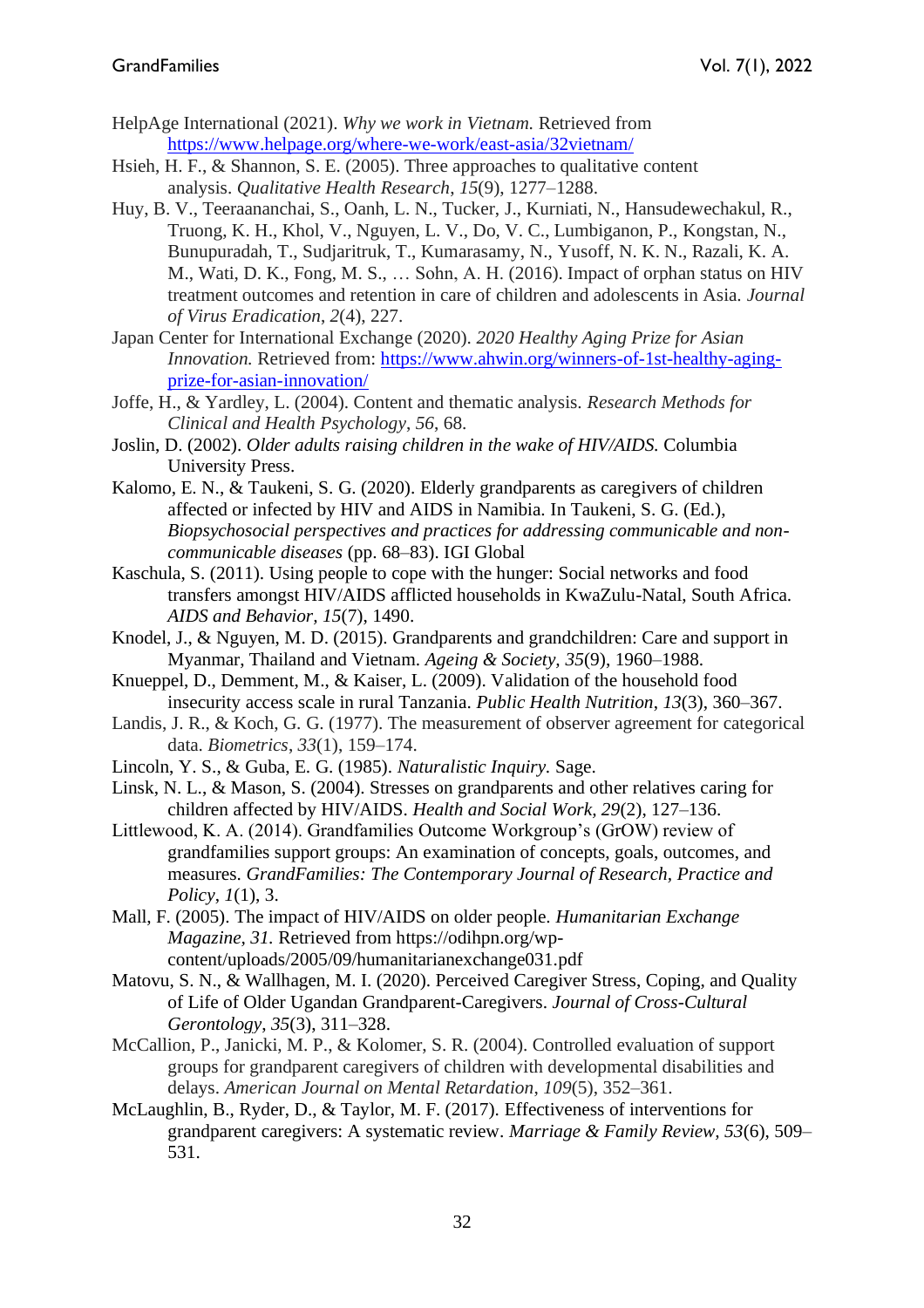- Minkler, M. & Fuller-Thomson E. (1999). The health of grandparents raising grandchildren: Results of a national study. *American Journal of Public Health 89,* 1384–1389.
- Merriam, S. B., & Tisdell, E. J. (2015). *Qualitative research: A guide to design and implementation.* John Wiley & Sons.
- Musil, C. M., & Ahmad, M. (2002). Health of grandmothers: A comparison by caregiver status. *Journal of Aging and Health*, *14*(1), 96–121.
- Nguyen, P. H., Gonzalez-Casanova, I., Nguyen, H., Pham, H., Truong, T. V., Nguyen, S. & Ramakrishnan, U. (2015). Multicausal etiology of anemia among women of reproductive age in Vietnam. *European Journal of Clinical Nutrition, 69*(1), 107-113.
- Nguyen, B., & Murimi, M. W. (2021). Lack of calcium rich foods in the diet, low knowledge on calcium level recommendations and severe food insecurity predicts low calcium intake among Vietnamese women. *Appetite, 163*, 105242.
- Nguyen, T. H., Nguyen, T. L., & Trinh, Q. H. (2004). HIV/AIDS epidemics in Vietnam: Evolution and responses. AIDS Education and Prevention 16, 137–154.
- Nguyen, T. H., & Vu, D. C. (2020). Impacts of the COVID-19 pandemic upon mental health: Perspectives from Vietnam. *Psychological Trauma: Theory, Research, Practice, and Policy, 12*(5), 480.
- Nyamathi, A. (1989). Comprehensive health seeking and coping paradigm. *Journal of Advanced Nursing*, *14*(4), 281–290.
- Nyaradi, A., Li, J., Hickling, S., Foster, J., & Oddy, W. H. (2013). The role of nutrition in children's neurocognitive development, from pregnancy through childhood. *Frontiers in Human Neuroscience*, *7*, 97.
- Nyblade, L., Hong, K. T., Anh, N. V., Ogden, J., Jain, A., Stangl, A., & Ashburn, K. (2008). *Communities Confront HIV Stigma in Viet Nam: Participatory Interventions Reduce HIV Stigma in Two Provinces.* International Center for Research on Women.
- Orbach, D., HelpAge International (2007). *Committed to caring: Older Women and HIV & AIDS in Cambodia, Thailand and Vietnam.* Nopburee Press. Retrieved from [https://www.helpage.org/silo/files/committed-to-caring-older-women-and-hiv-aids-in](https://www.aidsdatahub.org/sites/default/files/resource/older-women-and-hiv-aids-cambodia-thailand-and-vietnam-2007.pdf)[cambodia-thailand-and-vietnam.pdf](https://www.aidsdatahub.org/sites/default/files/resource/older-women-and-hiv-aids-cambodia-thailand-and-vietnam-2007.pdf)
- Poindexter, C. C. (2002). Stigma, isolation, and support for HIV-affected elder parental surrogates. In Joslin, D. (Ed.), *Invisible caregivers: Older adults raising children in the wake of HIV/AIDS*, 42–63. Columbia University Press.
- Putnam, R. D. (2000). *Bowling alone: America's declining social capital.* Palgrave Macmillan.
- Rocha, C., Nguyen, D. H., Mendonca, M., Huynh, N. P., Do, T. B. H., Brown, M., & Yuan, Y. (2018). *Scaling up Small-Scale Food Processing for Therapeutic and Complementary Food for Children in Vietnam: Final Technical Report.* Retrieved from<https://idl-bnc-idrc.dspacedirect.org/bitstream/handle/10625/57224/57215.pdf>
- Rotheram-Borus, M. J., Flannery, D., Rice, E., & Lester, P. (2005). Families living with HIV. *AIDS Care*, *17*(8), 978–987.
- Rubin, H. J., & Rubin, I. (2005). *Qualitative interviewing: The art of hearing data* (2nd ed.). Sage.
- Salter, M. L., Go, V. F., Minh, N. L., Gregowski, A., Ha, T. V., Rudolph, A. & Quan, V. M. (2010). Influence of perceived secondary stigma and family on the response to HIV infection among injection drug users in Vietnam. *AIDS Education and Prevention*, *22*(6), 558–570.
- SocioCultural Research Consultants, LLC (2021). *Dedoose Version 9.0.17* [Software]. Available from [www.dedoose.com](http://www.dedoose.com/)
- Strozier, A. L. (2012). The effectiveness of support groups in increasing social support for kinship caregivers. *Children and Youth Services Review*, *34*(5), 876–881.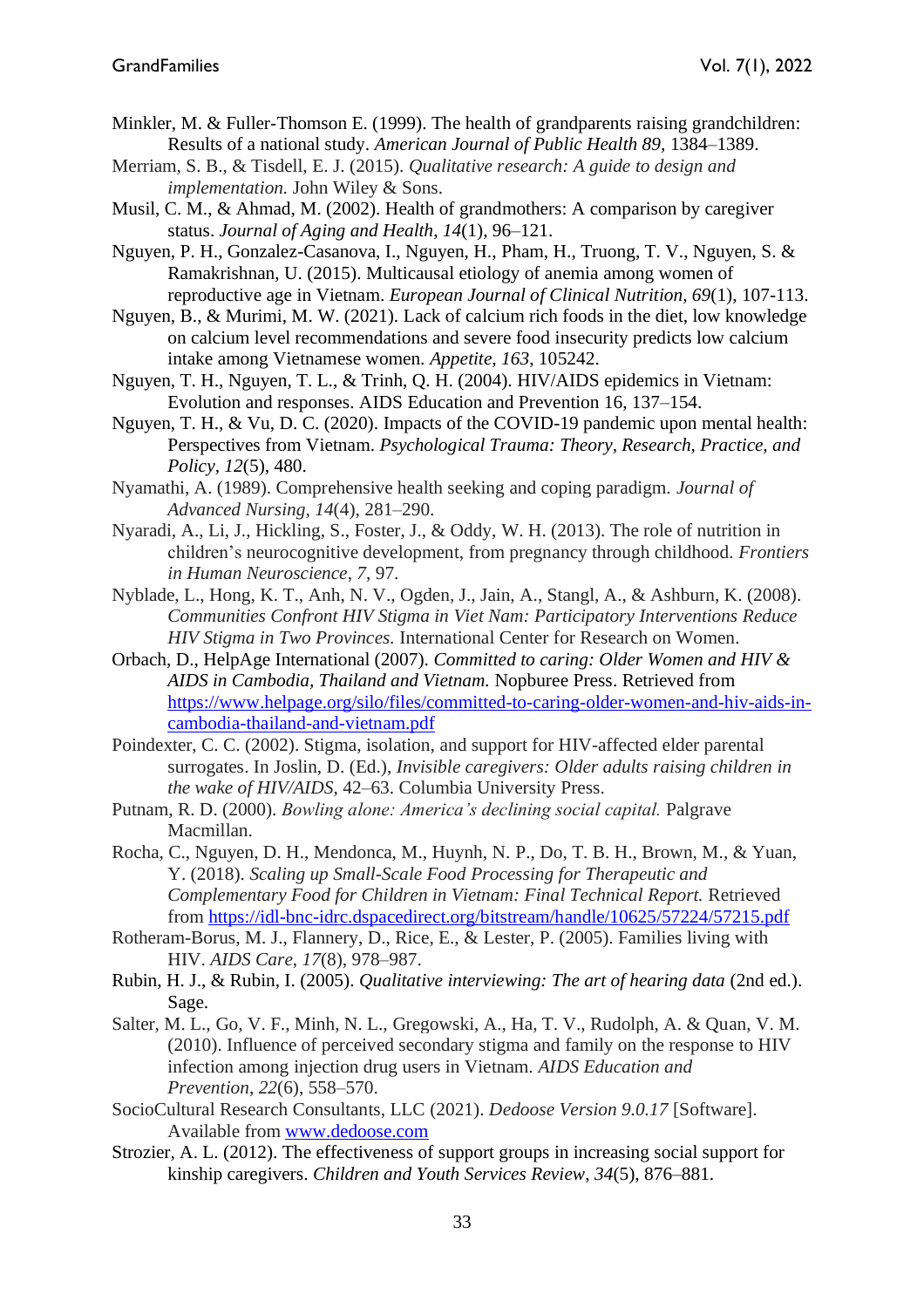- Sumo, J. N., Wilbur, J., Julion, W., Buchholz, S., & Schoeny, M. (2018). Interventions to improve grandparent caregivers' mental and physical health: An integrative review. *Western Journal of Nursing Research, 40*(8), 1236–1264.
- Taylor, M. F., Marquis, R., Coall, D. A., & Werner, J. (2018). The enjoyment rewards of fulfilling a custodial grandparenting role in the lives of grandchildren removed from their parents' care. *Child Care in Practice, 24*(1), 92–110.
- Thi, M. D. A., Brickley, D. B., Vinh, D. T. N., Colby, D. J., Sohn, A. H., Trung, N. Q., & Mandel, J. S. (2008). A qualitative study of stigma and discrimination against people living with HIV in Ho Chi Minh City, Vietnam. *AIDS and Behavior*, *12*(1), 63–70.
- Tsai, A. C., Bangsberg, D. R., Emenyonu, N., Senkungu, J. K., Martin, J. N., & Weiser, S. D. (2011). The social context of food insecurity among persons living with HIV/AIDS in rural Uganda. *Social Science & Medicine, 73*(12), 1717–1724.
- Turner, S., & Nguyen, P. (2005). Young entrepreneurs, social capital and Doi Moi in Hanoi, Vietnam. *Urban Studies, 42*(10), 1693–1710.
- Weiser, S. D., Young, S. L., Cohen, C. R., Kushel, M. B., Tsai, A. C., Tien, P. C., Hatcher, A.M., Frongillo, E.A. & Bangsberg, D. R. (2011). Conceptual framework for understanding the bidirectional links between food insecurity and HIV/AIDS. *The American Journal of Clinical Nutrition*, *94*(6), 1729S–1739S.

Westermeyer, J. (1990). Working with an interpreter in psychiatric assessment and treatment. *Journal of Nervous and Mental Disease, 178*(12), 745–749.

- Whitley, D. M., Kelley, S. J., & Sipe, T. A. (2001). Grandmothers raising grandchildren: Are they at increased risk of health problems? *Health & Social Work*, *26*(2), 105–114.
- World Bank (2018). *Climbing the ladder: Poverty reduction and shared prosperity in Vietnam.* Retrieved from <https://openknowledge.worldbank.org/handle/10986/29684>
- UNAIDS (2017). *UNAIDS Data 2017.* Retrieved from [https://www.unaids.org/en/resources/documents/2017/2017\\_data\\_book](https://www.unaids.org/en/resources/documents/2017/2017_data_book)

UNAIDS (2018). *UNAIDS Data 2018.* Retrieved from <https://www.unaids.org/en/resources/documents/2018/unaids-data-2018>

- UNAIDS (2019). *AIDS Fact Sheet: Vietnam.* HIV/AIDS and Estimates. Retrieved from <https://www.unaids.org/en/regionscountries/countries/vietnam>
- United Nations (2019). Viet Nam's Self-help Clubs. Retrieved from: [https://www.un.org/development/desa/en/news/sustainable/sdg-good-practice](https://www.un.org/development/desa/en/news/sustainable/sdg-good-practice-vietnam.html)[vietnam.html](https://www.un.org/development/desa/en/news/sustainable/sdg-good-practice-vietnam.html)
- Yunus, M. (2007). *Banker to the poor: Micro-lending and the battle against world poverty.* Public Affairs.